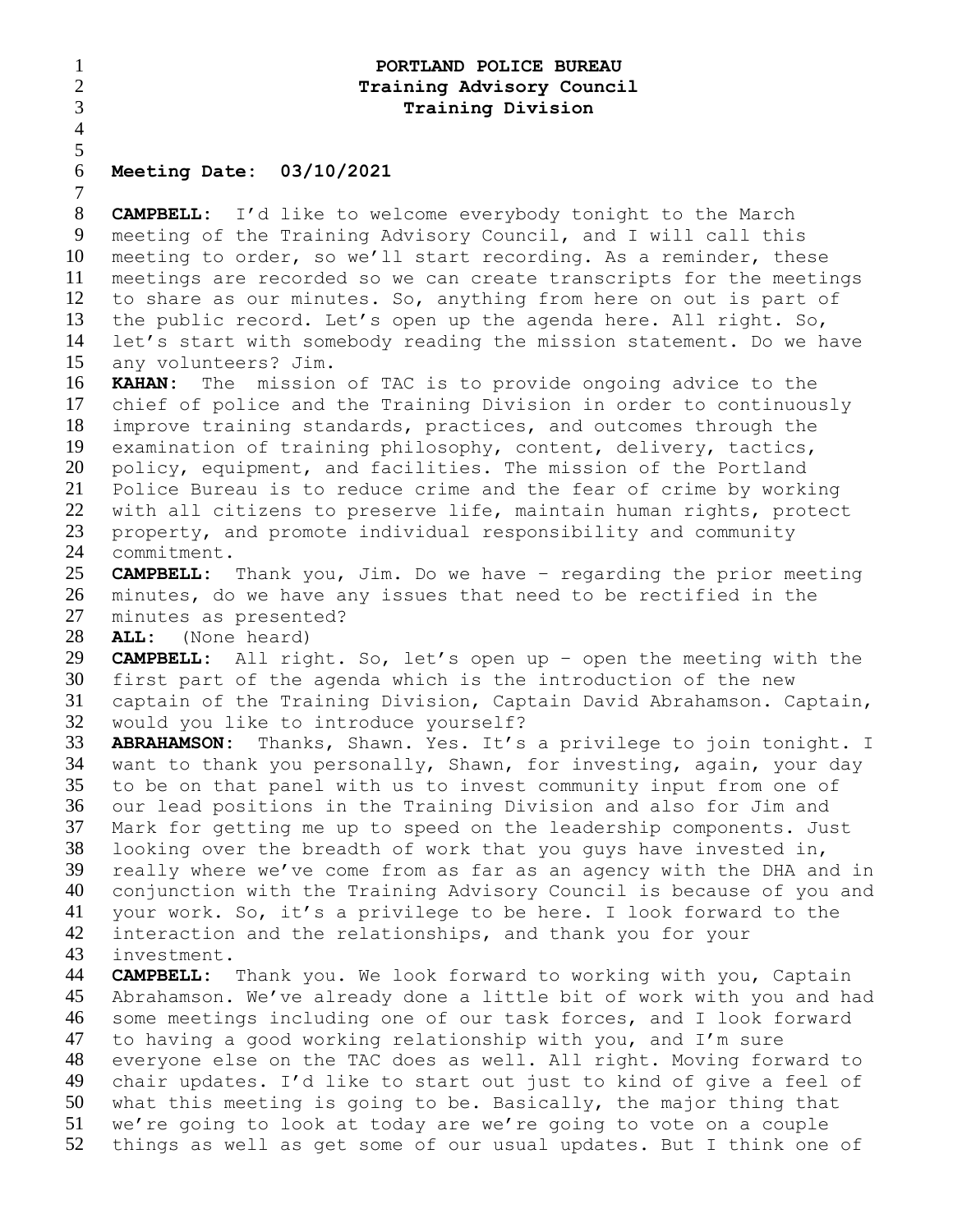# **IA# TAC Meeting 031021 03/10/2021 TAC Meeting / N/A Page 2 of 37**

 the big things we can kind of concentrate on tonight is a bit of a conclusion of this past year's activities prior to the new members who will be joining starting on the May meetings. I was looking through today a lot of the kind of recommendations and resolutions we've passed over the last year, and I'm proud to say a lot of them 58 have actually seen forward movement on them in the past  $12 - 9$  months. Some of the big things are, for instance, we did a lot of work with the PS3s, and while it's not guaranteed that it will be voted upon by the city council this way, the city budget office did come out with something today, their recommendations, which included 10 PS3 positions being added to the bureau. Let's see, in other areas, we had a resolution about hiring an equity training specialist and equity analyst. I'm proud to say that the equity training specialist has been hired and is currently operational within the bureau. In fact, we will meet them tonight later in the meeting as well as the equity training analyst who is currently in the process of being hired, and that is going to be someone housed outside of the bureau. So, it's exciting to see that take place. As you can tell by the agenda today, we have had some statements earlier on that the expectation that restorative justice is of important reform, and the bureau is starting to work on that area as well. This is not to say that there isn't still work to be done, but I think there is a lot of promising things that are moving forward, and I think too that it really shows that the TAC has had an influence on some of the things happening which I would largely credit to our willingness to really dig into this information, dig into the data and background that's needed to really come up with some good, solid recommendations that both take into account the wants of the communities and the legal and resource limitations faced by the bureau and the city. So, I just wanted to open by saying I'm very proud of everybody for the work that's been done, and I want to say thank you. Any questions or comments on that before we move forward?

**ALL:** (None heard)

 **CAMPBELL:** All right. To give everybody a recruitment update, the 88 recruitment phase for the TAC closed on February 28<sup>th</sup>. We got a total of 22 candidates which we need to use to fill 10 seats. So, we're going to have to make some cuts. Currently, the steering committee is working rating the candidates based upon the answers to the questions that were in the application. We are also going to be looking at doing some adjustments too to ensure that the TAC is representative of the community. That work is ongoing. The steering committee will be meeting again on this upcoming Monday to finalize some of those decisions, and then we'll be sending out to everybody information on who the new candidates – who the new recruits will be as well as how they were selected so we are fully transparent with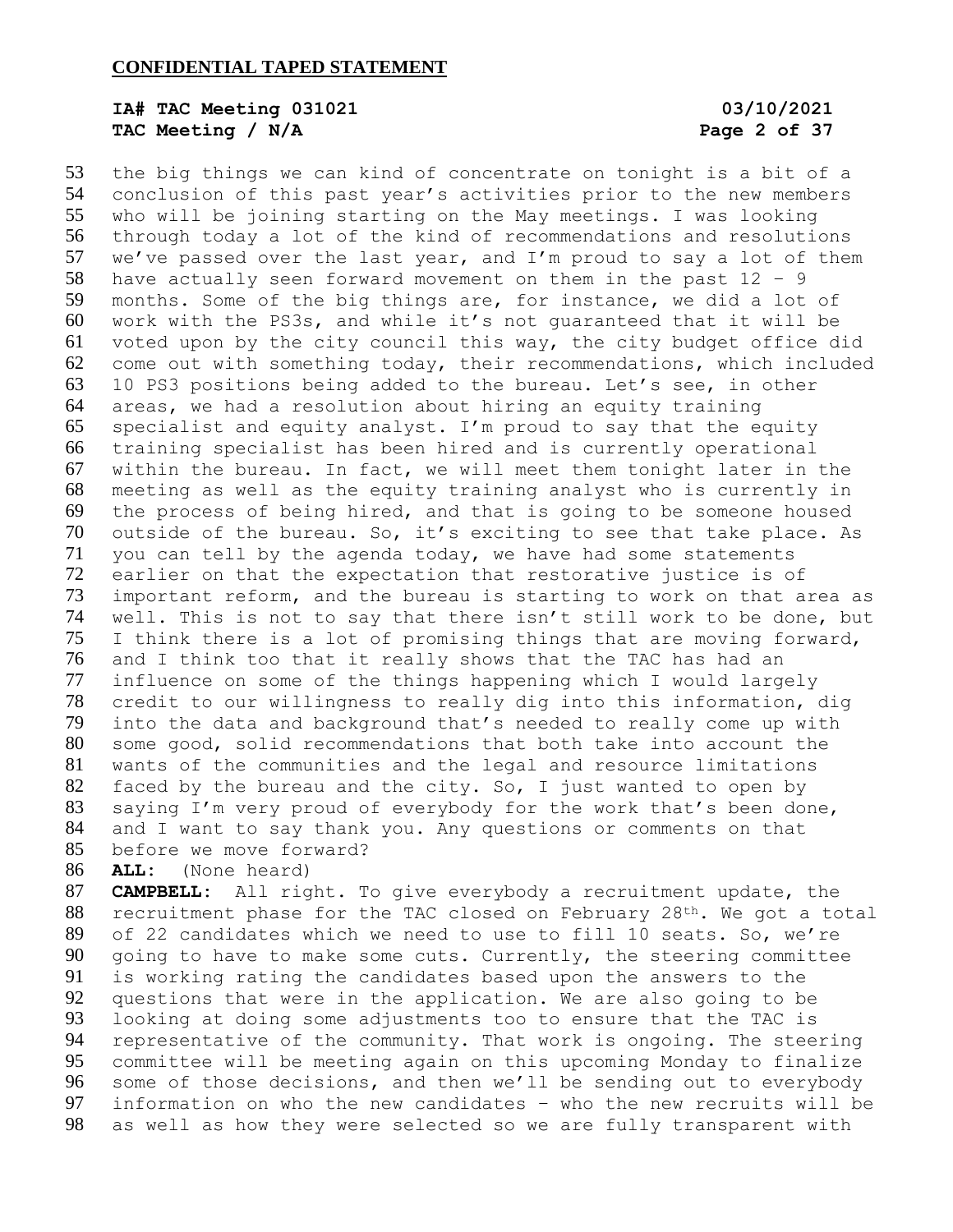**IA# TAC Meeting 031021 03/10/2021 TAC Meeting / N/A Page 3 of 37**

 that. Is there any questions or concerns or anything that anyone wants to bring up regarding the recruitment?

**ALL:** (None heard)

 **CAMPBELL:** You guys are way too easy. The other section that I have an update for is regarding the work that the TAC does with other advisory groups. As an update, the TAC does work with the Coalition of Advisory Groups which includes most of the different advisory groups that are housed within the bureau as well as we work closely with the CRC and PCCEP making sure that we're aware of what other groups are doing and keeping other groups aware of what we're doing. The CAG, the Coalition of Advisory Groups, did meet with the mayor last Monday to discuss mostly concerns amongst the various advisory groups to make sure that the various reforms that are being pushed forward by the mayor's office are being done so in a very transparent way that includes a lot of community engagement. There are some concerns amongst some of the groups regarding how much community engagement is actually being done and wanting to make sure that it's not just a check-the-box kind of exercise, but it's actually trying to get broad community input, especially from communities that have been most negatively affected by inequities in the public safety system and having a much larger degree of police interactions. That is the – most of the updates for that work that's ongoing. Is there any questions regarding the TAC's work with the other advisory groups?

**ALL:** (None heard)

 **CAMPBELL:** All right. With that, let's move forward to updates on the current status of our task forces. The main remaining task force is the Leadership Taskforce. Jim?

 **KAHAN:** I guess that's me. Mark M. and I met with Captain Abrahamson I guess it was last week. Time flies so quickly. And we spoke with him for an hour. There was nothing substantive. It was not an interview. It was more or less bringing him up to speed on what we're up to and getting his take, and I have to say that I felt really supported by what he said. I am slowly getting up my courage to start writing a draft of a report. I hope to have that for the steering committee maybe by the end of the March meeting. There is still some other stuff I'd like to do. I'd have to talk it over with Mark and Tyler who are the only two remaining members of the task group, but I think it would be useful to get an interview with two lieutenants and find out what they've been up to. That's the one group that we haven't talked with yet. And the other thing is – and maybe, Greg, you can help me with this I hope – I'd really like to know some idea of the time pass from the time somebody joins the force until they get promoted to various stages. How long does an average patrol person stay a patrol person before taking the sergeant's – before passing a sergeant's exam? When do people get promoted to further runs, above lieutenant it really doesn't matter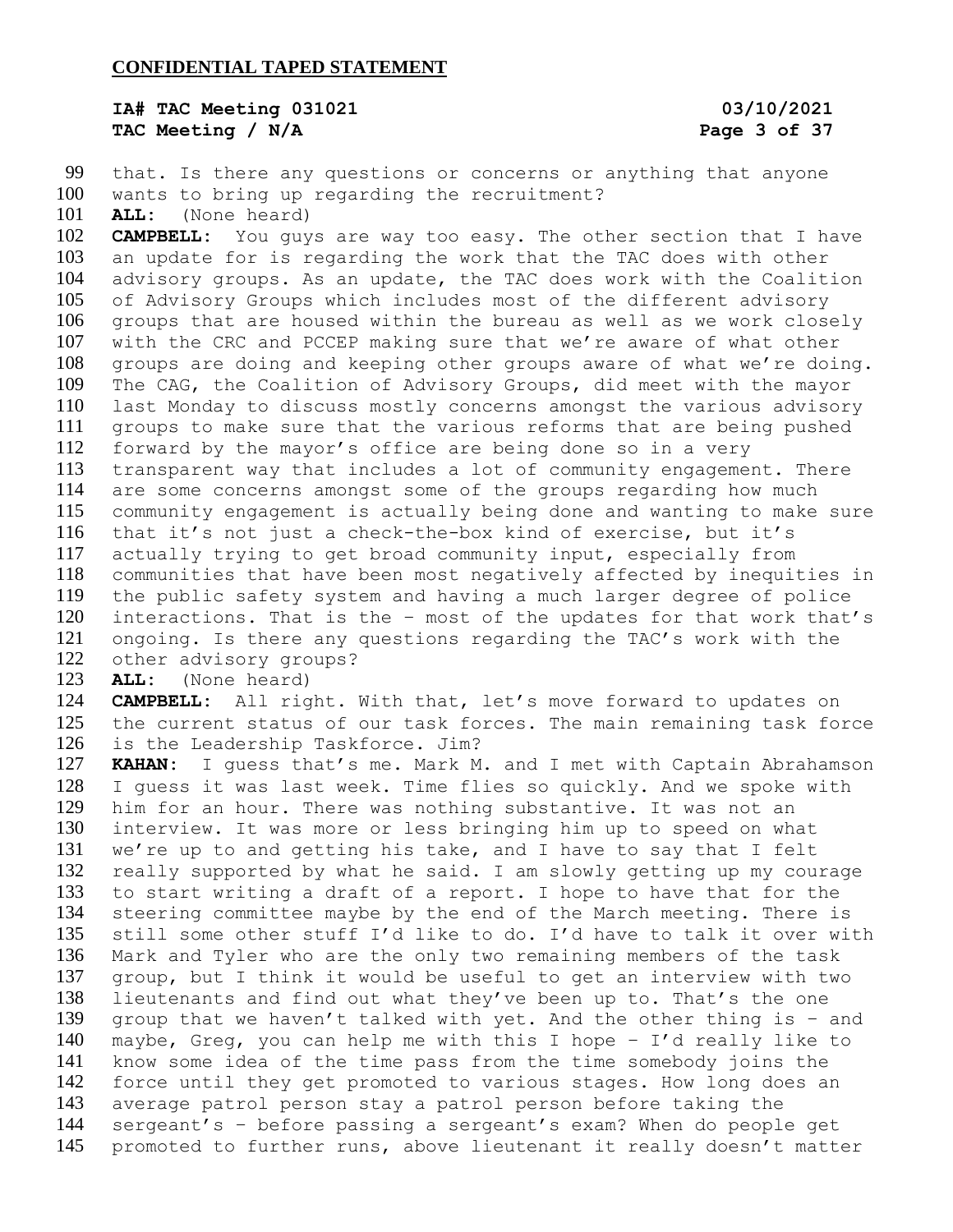### **IA# TAC Meeting 031021 03/10/2021 TAC Meeting / N/A Page 4 of 37**

 because it's based on your assignment. The other thing I'd be very interested in knowing is if anybody has any data on who has gone to which offsite places like the one that the FBI has or the one that PERF has in Cambridge, Massachusetts and the extent to which the PPB has resources to do that. Because one of my – one of the recommendations that's going to be really clear is that everybody upon making the rank of lieutenant should have that opportunity to go to one of these places, and we don't want to make the recommendation if it's already happening, but I'm not convinced that it's already happening unless I see the data. And that's pretty much it. **STEWART:** Do you want me to get that to you offline? Just I was going to write myself an email, and I can put something together tomorrow and send it, or did you want that information now? **KAHAN:** Offline, by email attachment would be absolutely perfect. I have no desire to belabor it here. This is not a meeting of that task group. **STEWART:** I will – I'm going to send myself an email right now, and I'll get you something tomorrow. **KAHAN:** Thank you very much, Greg. **CAMPBELL:** Perfect. Thank you. Any questions for Jim regarding the work of the leadership task force? **ALL:** (None heard). **CAMPBELL:** All right. Other groups that are active are the Core Patrol Services Resolution. This was passed in January stating that the – sorry – that the TAC – there's too many acronyms in my head today – that the TAC would be using the various recommendations and resolutions we've passed over the past couple years to make a statement that we will give to the PCCEP regarding our views on core patrol service reform which is what the PCCEP is currently working 176 on. The due date for that was February 28<sup>th</sup>. Members of the TAC met. The date was put out, and whatever members wanted to join in and be part of it did so as well it was shared with the full membership before being submitted, and that task has been completed. The Core Patrol Services Resolution can be seen on our website in the recommendations. I believe it's under 2021 Resolution Core Patrol Services. The other thing that we passed in our January meeting was a resolution that the TAC would put together our views on what an accountability body should look like, especially with reference to how it would affect police training either early on or remedial or In-Service or what have you. That has not been completed yet. To be fair, it's not a big time constraint right now because the body that will be designing the accountability body hasn't even been chosen yet. But starting probably later this month, we will be putting something out for whoever wants to be part of that process to be able to come in and have input into it. And as well, similar to the core patrol services, that will be shared with everybody prior to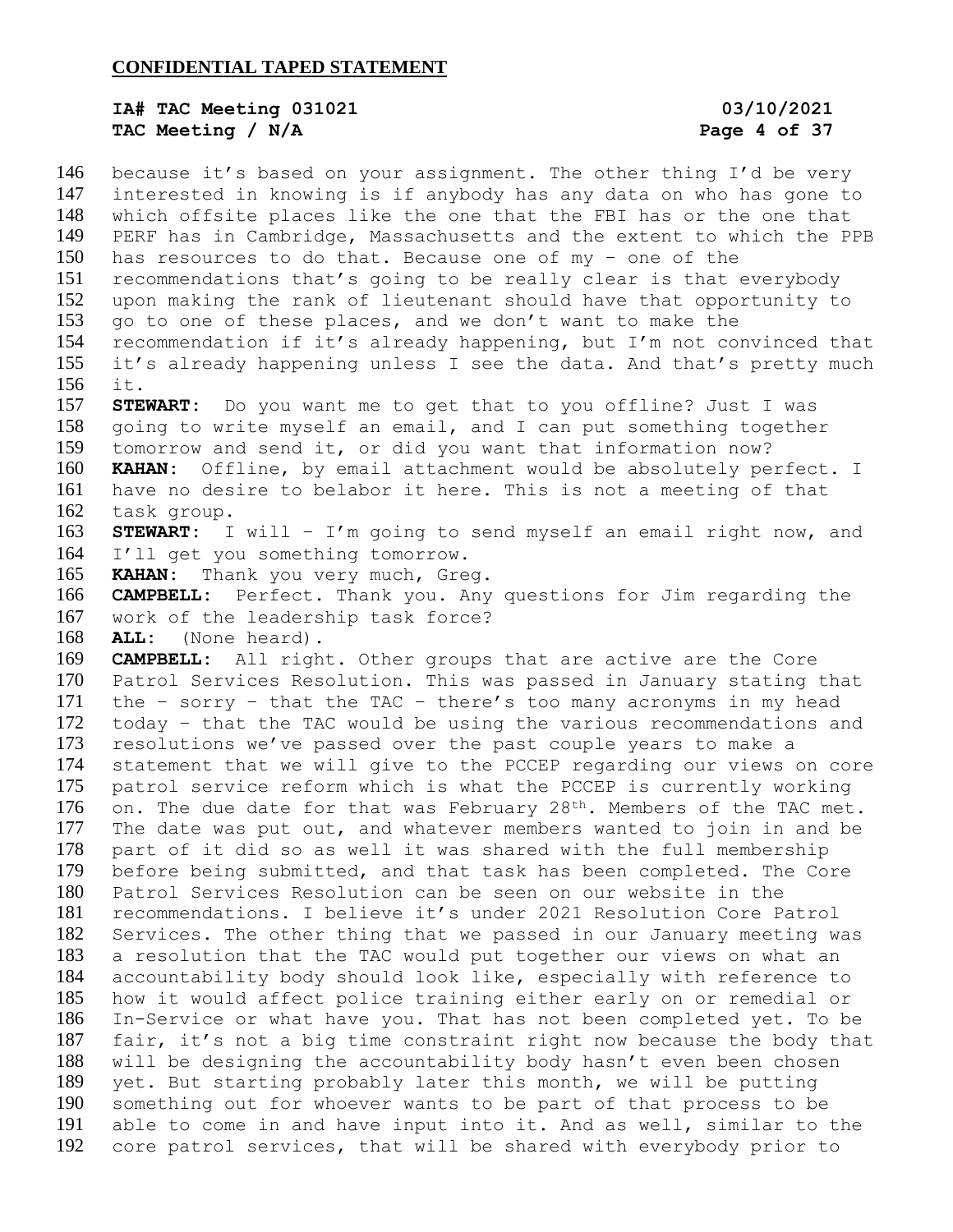### **IA# TAC Meeting 031021 03/10/2021 TAC Meeting / N/A Page 5 of 37**

 the – that will actually be voted on by the full TAC prior to being put out. Is there any questions about either of those items? **ALL:** (None heard) **CAMPBELL:** All right. Moving forward to the next item on the agenda, an update on Training Division activities. **STEWART:** Captain, do you want to cover that, or would you like me to? **ABRAHAMSON:** Greg, why don't you start, and I'll fill in if there's gaps. **STEWART:** Sounds good. The biggest thing we have going on right now is we just finished the halfway mark through In-Service. That has been really huge for us because as we've talked about before, last year we got cut just under the halfway mark at In-Service due to COVID, so we weren't able to complete it. So, completing it this year has been a really big thing. This year, we've done it a little 208 differently. We've moved half of In-Service online. So, basically, the classroom material is being delivered through an online format, and the skills portion has remained in the division. That is going well. Because of COVID, we had to have half-sized sessions but deliver twice as many of them, so moving half that material online was really important because it let us use the building four days a week for the skills portions of our In-Service. So, that's going really well. We're on track and – we're on track to get the entire bureau back into compliance with the state which is kind of a big thing because most agencies aren't doing that right now. Statewide, (inaudible) basically stopped checking to see if agencies are complying because COVID has made it so difficult for agencies to meet the training requirements. So, we're excited that by the end of this year, we should be able to say that everybody is back in compliance with the state standards for the entire agency which will 223 be a big thing and, again, something that not  $-$  I don't know that many agencies if any would be able to say that. So, that's good. The other piece is we're getting ready to deliver our Advanced Academy. For reasons to do with kind of space and logistics, we had to basically take two Advanced Academies and combine them into one, so this is going to be a very large Advanced Academy. We're adding some components to it, which I don't know if we'll talk about it now or if the captain wants to, he can kind of brief the group, but we're expanding the Advanced Academy by two weeks which will be nice because we'll get some more training opportunities with them. That will take us through August-ish, and then we've really got to run instructor schools. It's been a while since we've brought in our satellite instructors, so we're going to need to do both In-Service for our satellites to get them up to speed on our current training 237 and then train new satellites. Because of all of the retirements, we've lost a significant portion of our satellites, and of those we haven't lost, many of them have promoted, and as they promote, they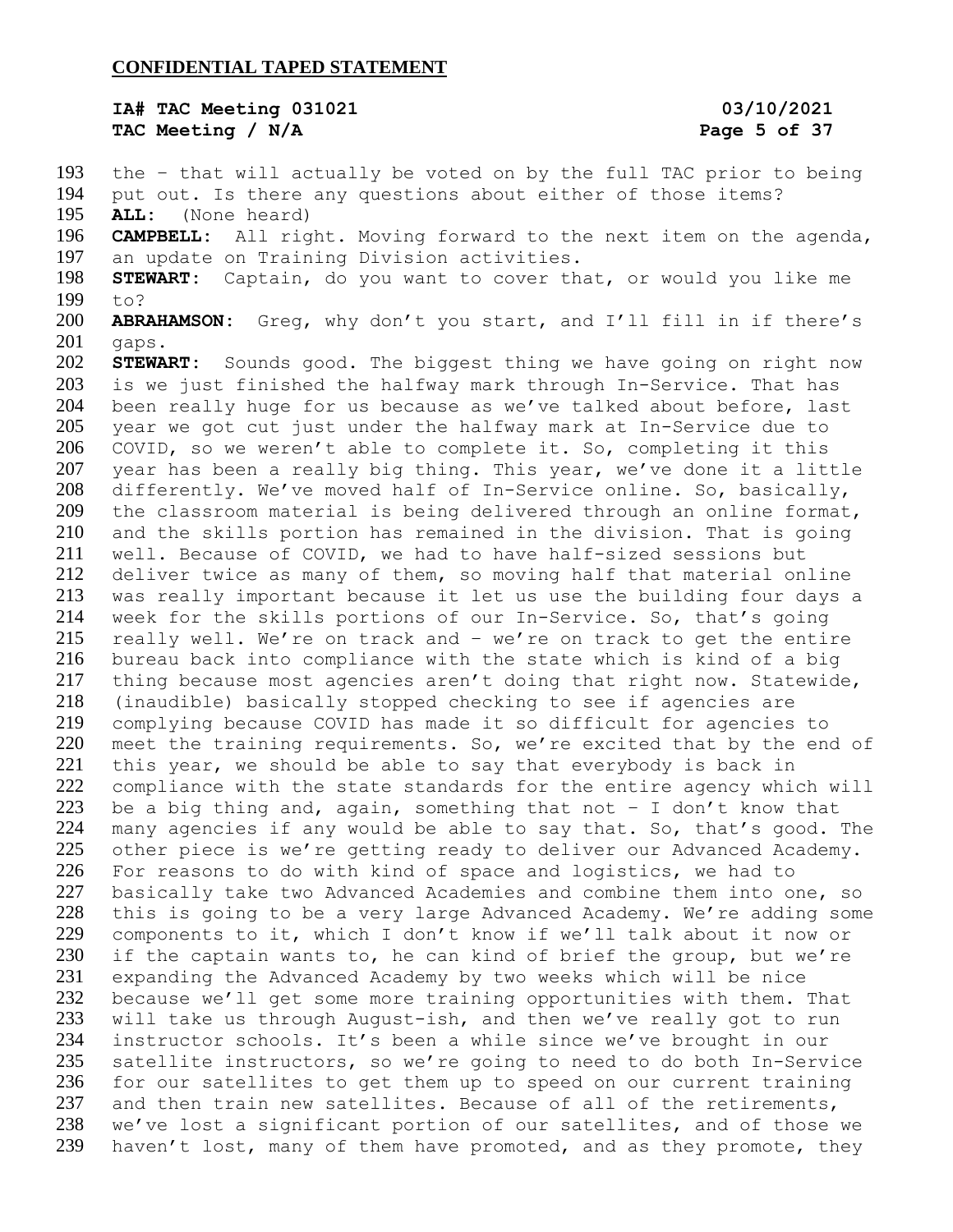## **IA# TAC Meeting 031021 03/10/2021 TAC Meeting / N/A Page 6 of 37**

 become kind of less available to help train because they take on new responsibilities. So, we're going to need to run a range of new satellite schools. And the other big thing we'll have for the second half of the year is ABLE which Sergeant Tackett, who is with us tonight, is kind of spearheading that effort, and they're getting ready probably, and don't quote me on this, but I suspect we'll start delivering those trainings in July. **CAMPBELL:** Just for everybody's knowledge, could you real quick remind us what ABLE is? **STEWART:** Yeah. Todd, do you want to – can you cover that? You're kind of the expert. **TACKETT:** Sure. It stands for Active Bystandership for Law Enforcement. The program originated out of New Orleans Police Department and was so successful down there on giving officers a – the ability to intervene when they are seeing some type of incident that's wrong or misconduct or – and that program was adopted by Georgetown University to take it to a national scale. And so, we are one of, so far, I would say maybe about 200 agencies across the country that have been trained on it, and we are currently working 259 on policies and scenarios with our team to get that into place by, as Lieutenant Stewart said, by hopefully the end of July, and the entire police department, all our sworn members, will go through that hopefully by the end of this calendar year. **CAMPBELL:** All right. Is there any questions from any TAC members regarding the current work of the – yes, Karen? **DANIELS:** So, do you think the classroom portion of In-Services will stay online, or do you think it will go back to in classroom? **ABRAHAMSON:** Greg, I can speak to that. So, I think there's benefit from a cost-saving measure if we can retain the same benefits for certain curriculum, and that's online on an LMS platform, then that 270 just makes sense. If they're seeing - such as equity training or engaging with the community, which we're going to be doing during the Advanced Academy more, those things and those components have to be in person, otherwise, you lose really the benefit of that training. So, we're evaluating that as a team step by step for each component that we're looking at for each skill set. **ZINGESER:** That makes sense. **ABRAHAMSON:** And Shawn, if I can just real quick too – **CAMPBELL:** Yes? **ABRAHAMSON:** Lieutenant Stewart had touched on this, but we are expanding our Advanced Academy for two weeks. Our hope is that at least 40-50 hours of our recruits can be spent with our immigrant communities and communities where significant disparities and systemic racism has occurred. And we realize this just can't be content where it's an online platform. We have to understand the community and the people we're serving, and so, we're having an exposure, a cultural competency, sematic – we're still working on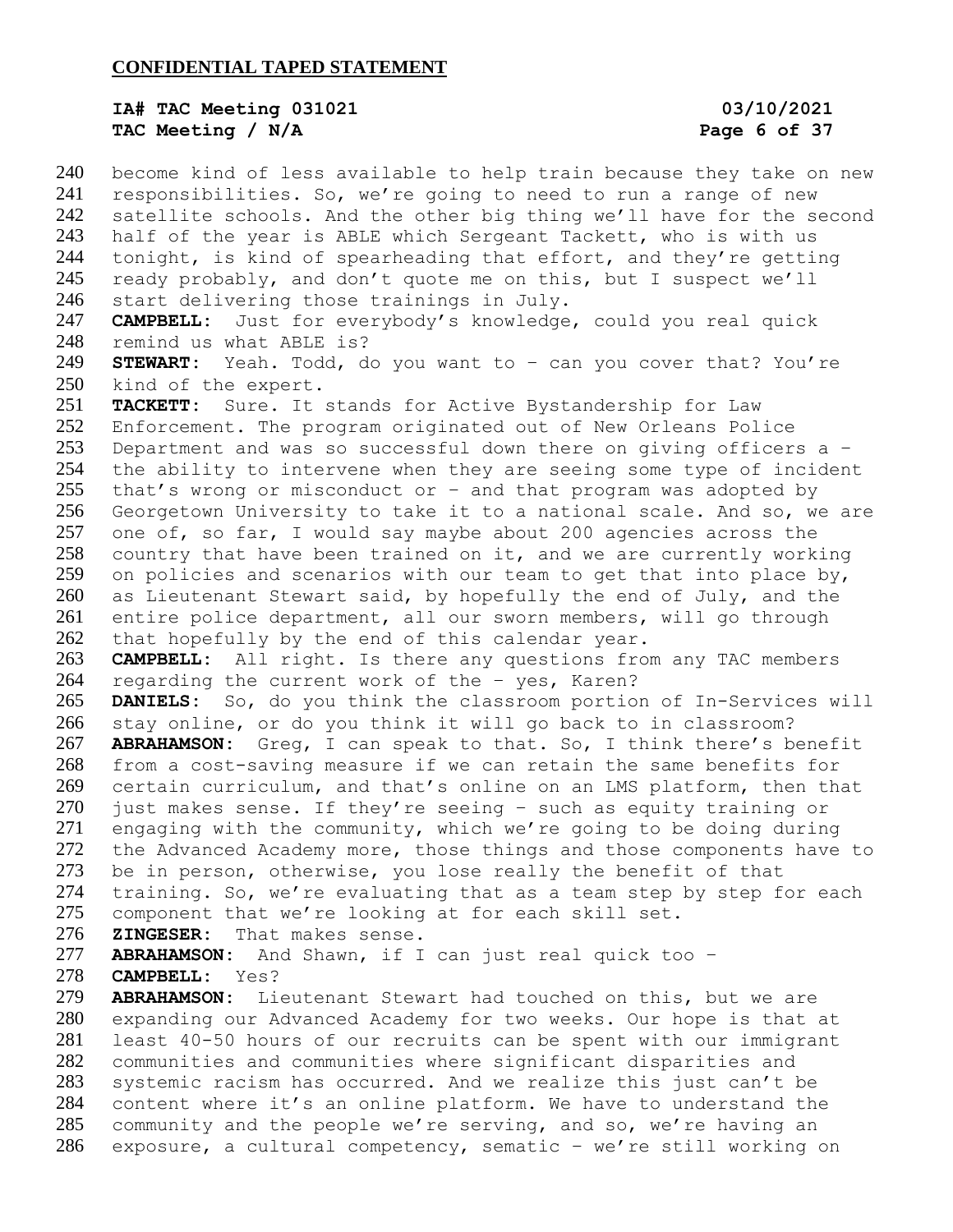### **IA# TAC Meeting 031021 03/10/2021 TAC Meeting / N/A Page 7 of 37**

 that right now, working with IRCO, working with APANO, working with Latino Advisory Council, working with other entities. And our hope is over the next 3-5 years, we can touch every community that is on Portland's list for communities that are represented through (inaudible) languages and also, in addition, also based upon demographics. And so, we've reached out to community heads. We're working with Marlon Marion and his team and Lauren Rosenstein to identify who those should be, but we really see that's a priority, and that's a need. **CAMPBELL:** Excellent. Any other questions from TAC members? **ALL:** (None heard) **CAMPBELL:** All right. I have a couple if no one else does. Regarding 299 the online training that's ongoing with In-Service, what type of  $-$  I guess accountability is not the right word - but what type of things are within the structure to ensure that the people are actually viewing the training and taking it in? **STEWART:** Do you want me to answer that, Captain, or do you want to get that one? **ABRAHAMSON:** That's fine. Go ahead, Greg. **STEWART:** So, it's actually a pretty neat setup. We do – so we've got our – we still have our ongoing evaluation program. So, we do knowledge checks depending on the type of training, which is just basically to assess their learning, like, is the material being absorbed. We also have a similar evaluation survey set up so that we're tracking – it's slightly different because for that type of training, we have different challenges, so we're asking questions monthly, like, "Are you getting enough time to do the trainings?" "Are you able to take the trainings undisrupted," sort of quality- control checks. And then also – and this is – this varies video to video, but we sent one of our analysts to learn some new software that's kind of specialized around online learning, and she's been able to build in a lot of interactive functions in the videos. So, it's not like you're just watching a video. For instance, with our – we did a refresher on our traumatic emergency combat care, which basically all our officers are trained actually pretty extensively now for medical. We can apply tourniquets, they can pack wounds, use some pretty advanced life saving when it comes to stopping blood loss and other functions. And so, for that video, we kind of start it with a real story, a news story, about an officer who was injured and received emergency medical care, and then as it progresses through the video, at different points, they have to identify the tools they would use, like, "Is a tourniquet appropriate for this? Would you wound pack for that? How do you apply what's called a chest seal," which is if you have a sucking chest wound that could collapse your lungs, and it's a medical – it's an application similar to a Band-Aid that basically stops that kind of injury. So, as they're going through this video, they're having to choose the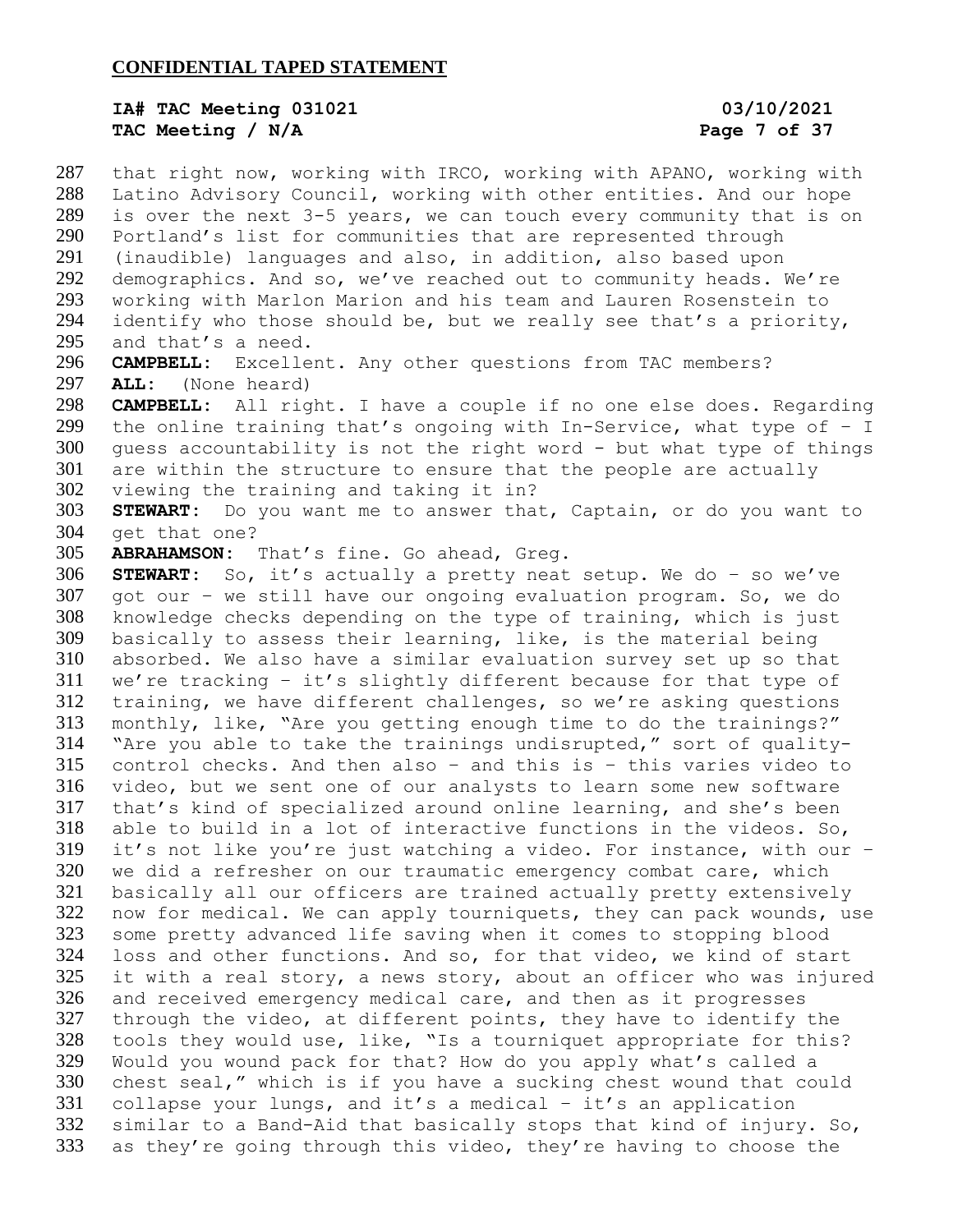# **IA# TAC Meeting 031021 03/10/2021 TAC Meeting / N/A Page 8 of 37**

 appropriate piece of medical equipment to address the issue. And it's not designed – it would never serve as, like, a training. You know, we would provide them in-person training to learn the skills the first time, but as a refresher, it's a really effective refresher to make sure that they remember, you know, two years later that they still remember these different techniques. And then we're progressing like anything else. We're getting better, but now we've kind of figured out how to link it so that when they get the wrong answers, we can move the video back to the appropriate portion so they can see the portion they missed again. And it's definitely very much a learning experience but we're really happy with how it's going because it's not just – you know, last year, when did move the In-Service online, we had to do it kind of in an emergency fashion, so it was really just video lectures. There was very little interactivity in it, and now we've kind of advanced to the point where we're really happy with the direction we're headed in terms of both learning checks to make sure that they're – you know, that the know that the knowledge is being passed along but then also sort of practice applications inside the trainings. **CAMPBELL:** Thank you. And the last question I had is how many people are going to be in this Advanced Academy? **STEWART:** Thirty-two pending everybody making it that far in probation. We would anticipate losing perhaps one or two people before the Academy just due to either people resigning, deciding this is not the profession for them, or people being retained so many times that basically they don't make probation. So, I would estimate 30, but right now, hopefully, 32. **CAMPBELL:** Thank you. Any other questions for – Sylvia? **ZINGESER:** Yeah. I'm curious. I would like to know – I'd actually like to see the training, the online training programs, if that would be possible or at least part of them or at least know what is – what's covered on the online so that we could see how that works. Is that a possibility? **STEWART:** Maybe we could talk about setting up one at one of the future TACs where – how we've done it in the past is we'll video one of our people taking the training, so I could probably have the analyst who delivers the training come to a meeting. She could talk about kind of how she does it and maybe show some of the trainings. Some of them are kind of long. I don't know if we'd want to do, like, a 30-minute training or anything in the meeting, but we could kind of show you some clips from it to get a sense of what it is all about. **ZINGESER:** Yeah. I would like to see how that would work, and I'd

 like to see how that's measured and, you know, see how well – you know, also see what the officers on the street think about that, how they see that. I'm sure a lot of them are going to like it because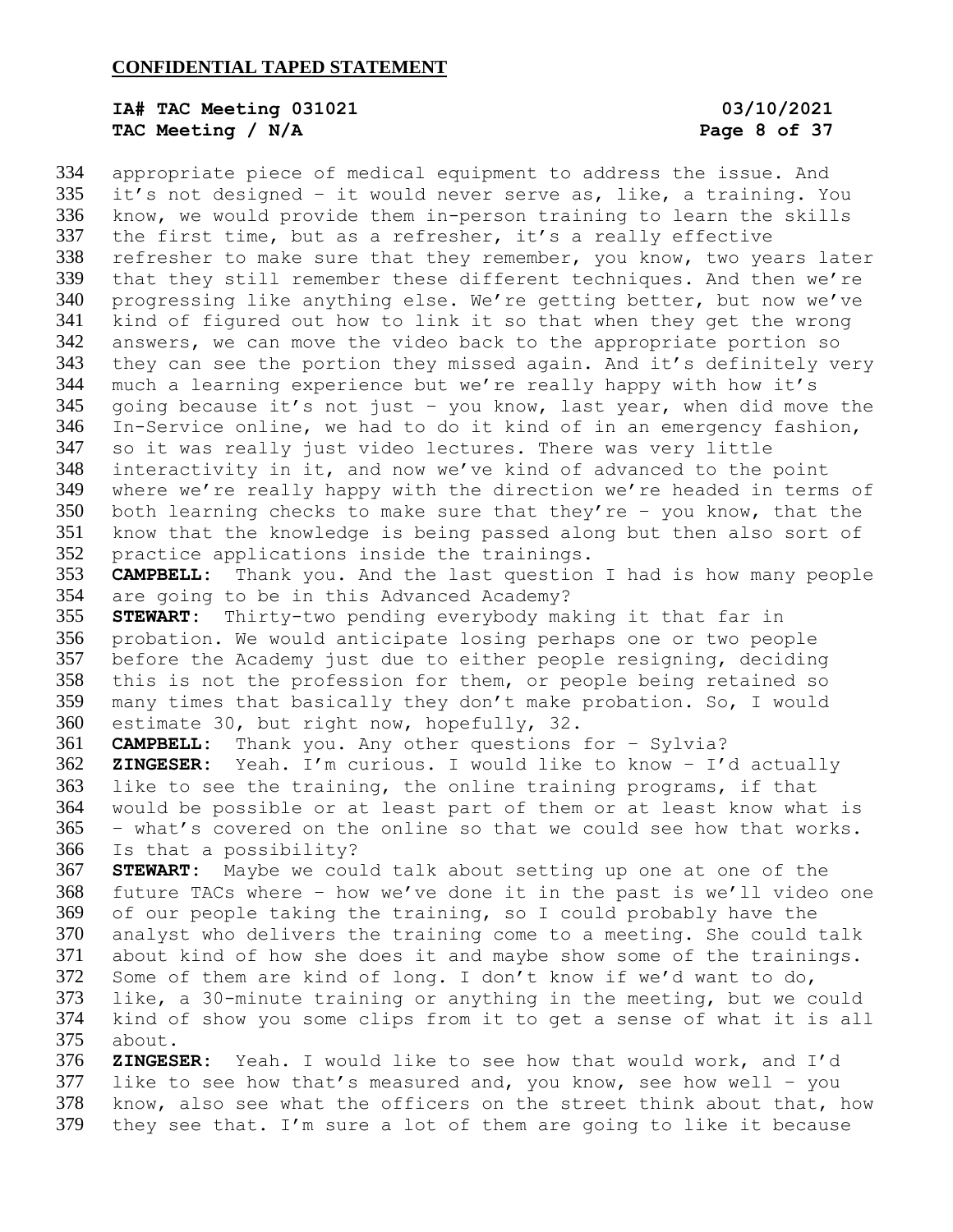## **IA# TAC Meeting 031021 03/10/2021 TAC Meeting / N/A Page 9 of 37**

 it means they don't have to come into the Training Division. They can do it during a certain period of time. **STEWART:** We do – we're checking continually, so we'll have an evaluation written up like we do for all our things, so I can provide that to you. But we've currently been checking and it's mixed. Some people really like the face-to-face training, particularly, I think, maybe older officers. And then what we've seen is if we don't get the officers adequate time to do it, when things get really busy and they feel like they're having to take calls and then stop the videos halfway through, you know, it's really incumbent upon us to be really strict in that they get the 391 time to do it or they don't - then they don't like it. **ZINGESER:** Yeah. I understand that piece of it. I've worked under that kind of pressure, so I would be kind of curious to see. **CAMPBELL:** If I could make a suggestion. In the past, the TAC has viewed some of the trainings before, usually scenario training, and provided feedback, and that might be a good opportunity if we could set it up where some TAC members could view and provide some feedback of what they think about, less the content of the training itself, but kind of the format of the online training and how that's being done. **ZINGESER:** Yeah. That'd be great. **STEWART:** I'm sure we can do that, or maybe that is a task force because it's a pretty big program for us. So, that could be a future task force as well, but either way is fine. **CAMPBELL:** Sounds good. **ZINGESER:** Yep. **CAMPBELL:** Do we have any other questions before moving on? **BRUNKER:** A few people with their hands raised. **CAMPBELL:** Oh, sorry. I can't always see your hands being raised, so don't be afraid to speak up. **BRUNKER:** Jim and Gary. **CAMPBELL:** Thank you, Leslie. Jim and then Gary. **MARSCHKE:** Yeah, this is – oh, Jim first. Sorry. **KAHAN:** Gary, if you want to go first, go ahead. **MARSCHKE:** Well, I – you know, I just basically had a comment and a question. It sounds to me like all of this online content and all of these interactive trainings are saving time, except of course, for the development time, and money, except for the money it costs to develop it, and it would seem to me like it's a very wise investment on an ongoing basis to continue to not just use but enhance and expand these online and virtual trainings. Is that part of the plan 422 and/or did I miss something when I was maybe sometime zoned out? **STEWART:** No. It saved on several levels. Just the backfill over time alone is about a quarter million dollars we've saved, and then the – but even bigger than that, because of COVID, we had to double up the number of sessions. The amount of overtime and cost it would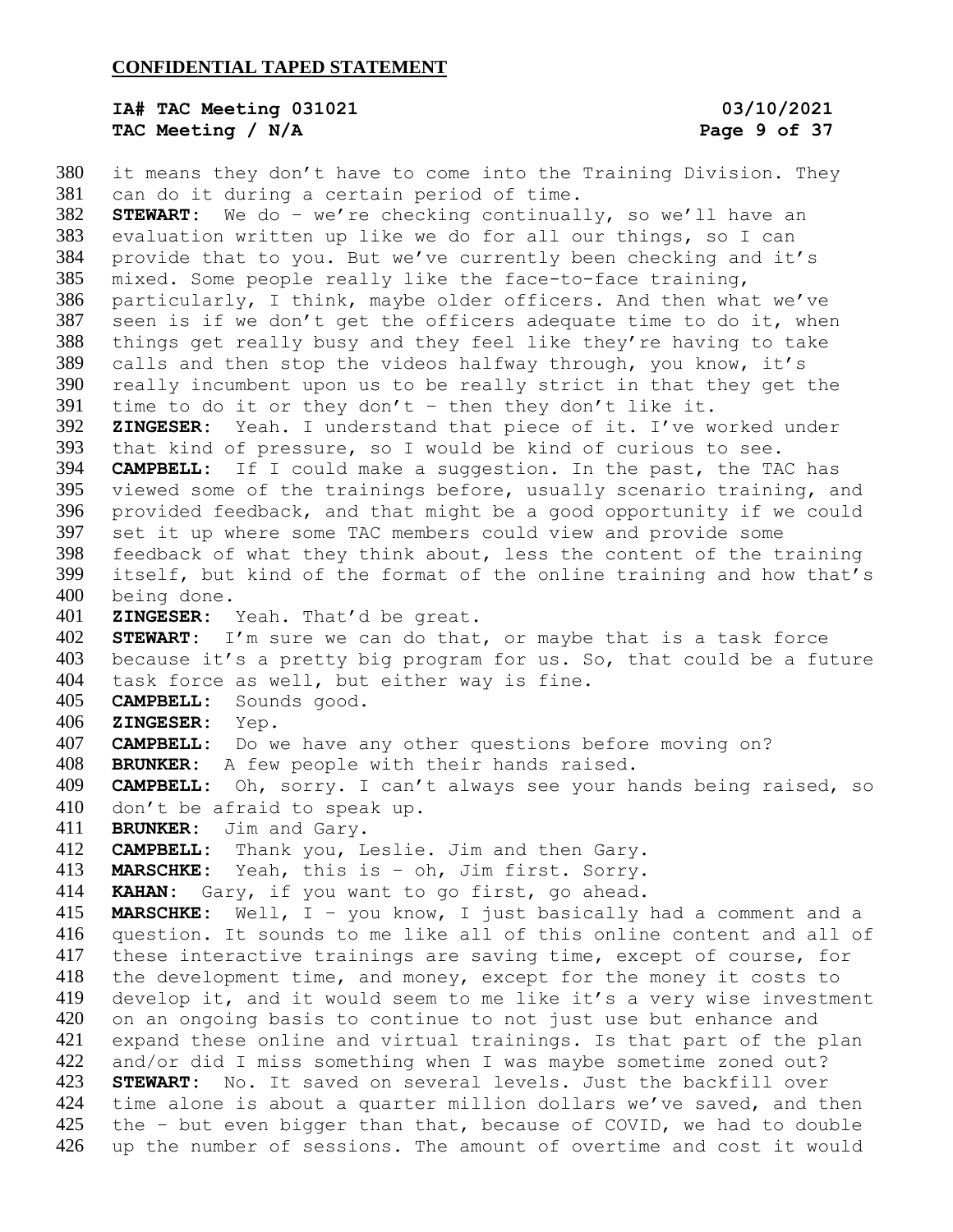# **IA# TAC Meeting 031021 03/10/2021** TAC Meeting / N/A **Page 10** of 37

 have taken had we been having to run double sessions with classes would have just been – I mean, money wouldn't have even been a matter. We couldn't have done it structurally. We just don't have 430 the personnel even with overtime. So, it probably saved a quarter million plus and actually really was what made us able to even do kind of what we've accomplished this year. So, it has been a huge – it's been a life saver for us and has allowed us to really do some different things that – like the tech was – it was just about a 20 435 to 25-minute training, but it - I think it was really helpful in terms of, at least for me, I know I'd forgotten a lot of this stuff in the intervening period and felt like it was a really good refresher.

 **ABRAHAMSON:** If I could interject there too, just my thoughts, I think, again, there's some trainings, a lot of our training too, is it's – it might qualify as hard skills. It's tangible skills that you really have to practice, scenario-based skills, and if we move too much to an online platform now, we dimmish the quality and really, I think, being able to measure with our analyst teams even 445 now from this year, cause and effect, and that's tough. But I think, 446 again, there are some things that we need engagement in. If you're talking about a wellness class or if you're talking again about 448 equity, is that something that you just put online so there's a 449 cognitive process, or do you need to go deeper than that, and what's 450 the consequences or the cause and effect if you don't? So, we're having those discussions, and right now in the bureau, as I'm sure everybody knows, with reduced staffing, the conversation and the push is to, you know, cut where we can, and so I think that's a balance too. We don't want to diminish the value of what we're producing, so.

**CAMPBELL:** Thank you. And Jim, you had a question.

 **KAHAN:** Yeah, I do. It's a wonk-ish question. Especially with In- Service training, presumably you decide what to do because you see some place where the PPB could improve. Are there any plans, for example with the ABLE program that's coming on, that you will specify data in advance that you will collect so that you can say appropriate behavior both in terms of sins of omission going down and sins of – and commission going down, has that improved before and after officers received this ABLE training? It would be a very strong statement if you had that sort of data to justify the – providing that training.

### **ZINGESER:** Yeah. I agree.

 **STEWART:** The – for our In-Service and our regular programs we do that with – and, again, I think the reports are online, but we have the Needs Assessment in the In-Service evaluations which are fairly thorough. When we have the resources, you know – and we could go into the evaluation, but we use a Kirk Patrick model, so it's, like, 473 a four-level evaluation, and depending on the type of training,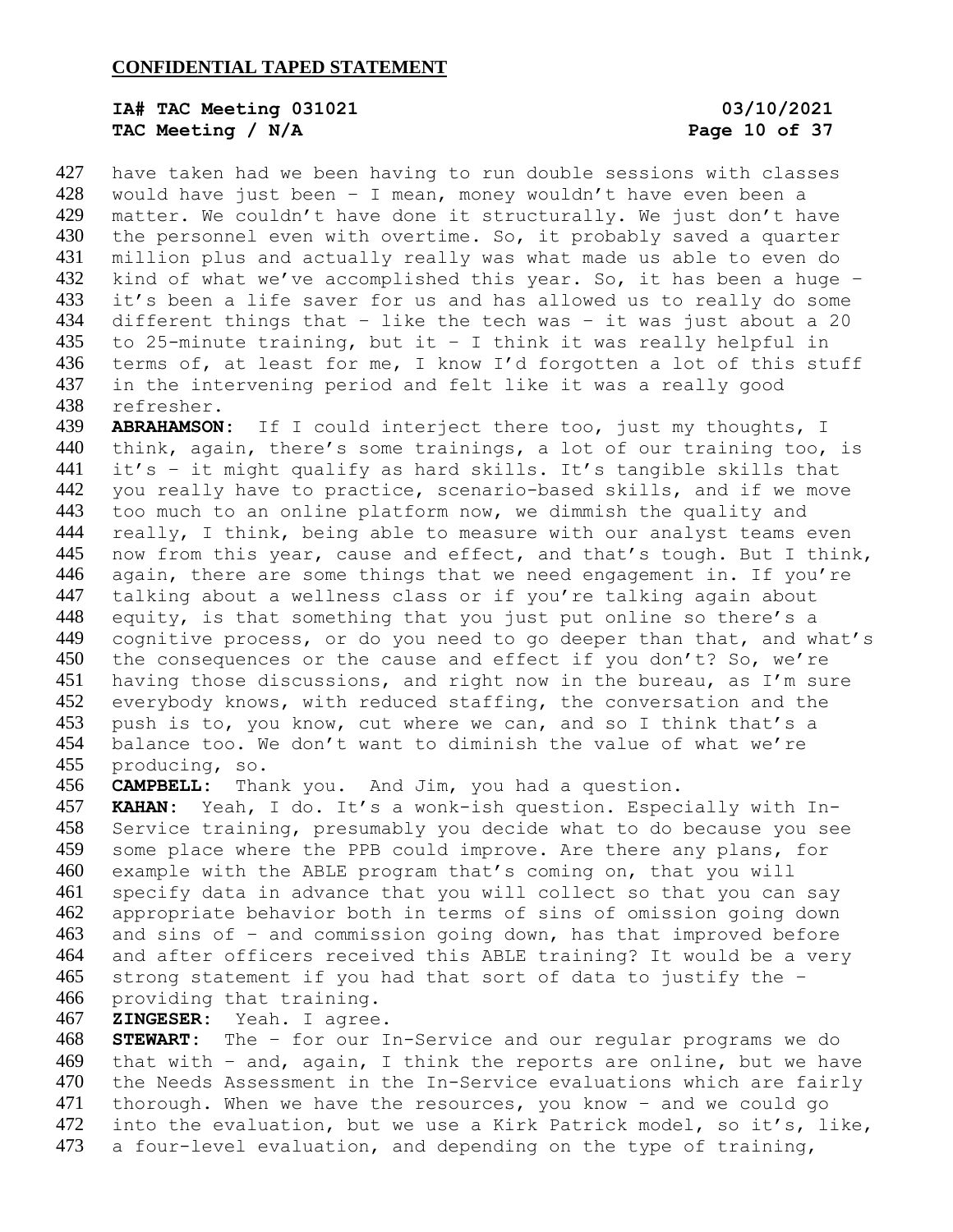## **IA# TAC Meeting 031021 03/10/2021 TAC Meeting / N/A Page 11 of 37**

474 we'll do one of the four levels. But for, like, their ECIT training, we've done some pretty elaborate analyses kind of getting at what you're getting at, Jim. ABLE, I'm not sure about that. A lot of the ABLE material is, I don't want to say – well, it's proprietary to George Mason, so I don't know if using it under license is the right word, maybe Todd could tell you that, but it's – there's things we have to do through them and rules about how we – how we use the (inaudible).

 **KAHAN:** I understood – perhaps you didn't understand my question. I'm talking about actual behaviors of PPB members. You have a certain number of behaviors. You have a certain number of incidents or accusations and certain kinds of things. You provide the training. What has happened to those behaviors? What has happened to those accusations? It has nothing to do with taking a test and did you get the points right. It has everything to do with the behavior after the training. That's really where I'm going on this. **STEWART:** That would be, like, a level 3 or 4 evaluation, again, using this Kirk Patrick evaluation model that is kind of our internal model for evaluations, and I do not believe we are going to 493 do that for ABLE. We did it for our ECIT program, but  $I -$  and you should – we should look at some of these long-term ECIT evaluations, 495 but we just don't have - we're not staffed to do that for - we're staffed such that we could do it on a really limited basis, and I don't believe we are going to do it for ABLE at least at this time, but I do agree that would be fascinating.

```
499 TACKETT: And Jim, I won't -<br>500 KAHAN: I won't push it. It's
```
KAHAN: I won't push it. It's not fascinating. It is really

- essential.
- **ZINGESER:** Yep.

 **KAHAN:** If you really want to make a better organization, and the only way you know whether or not you made a better organization is if fewer of the bad things are happening and more of the good things are happening, and this is a very powerful statement if you could make it. You can bring that to City Hall and say, "Look, we had this training. We did this. We are serving the community, and we're doing that because we trained the right things, and they're adopting what we do." It puts you in a very powerful position, and you should do everything you can to be able to do that sort of thing. **TACKETT:** And Jim, I will only add that the ABLE program at a 513 national level is working on sending out a survey, which I don't<br>514 know if quite gets what you're aiming at there, but a pre-survev know if quite gets what you're aiming at there, but a pre-survey and then a post at a national level. So, I think maybe so ABLE can speak to what you're getting at on a national level. But as Lieutenant Stewart said, I'm not sure that the police bureau, just at our level, has the capacity so far to be able to do that. **KAHAN:** Attitudes are one thing, and behaviors are another, and I'm really talking about behaviors. I want that very clear.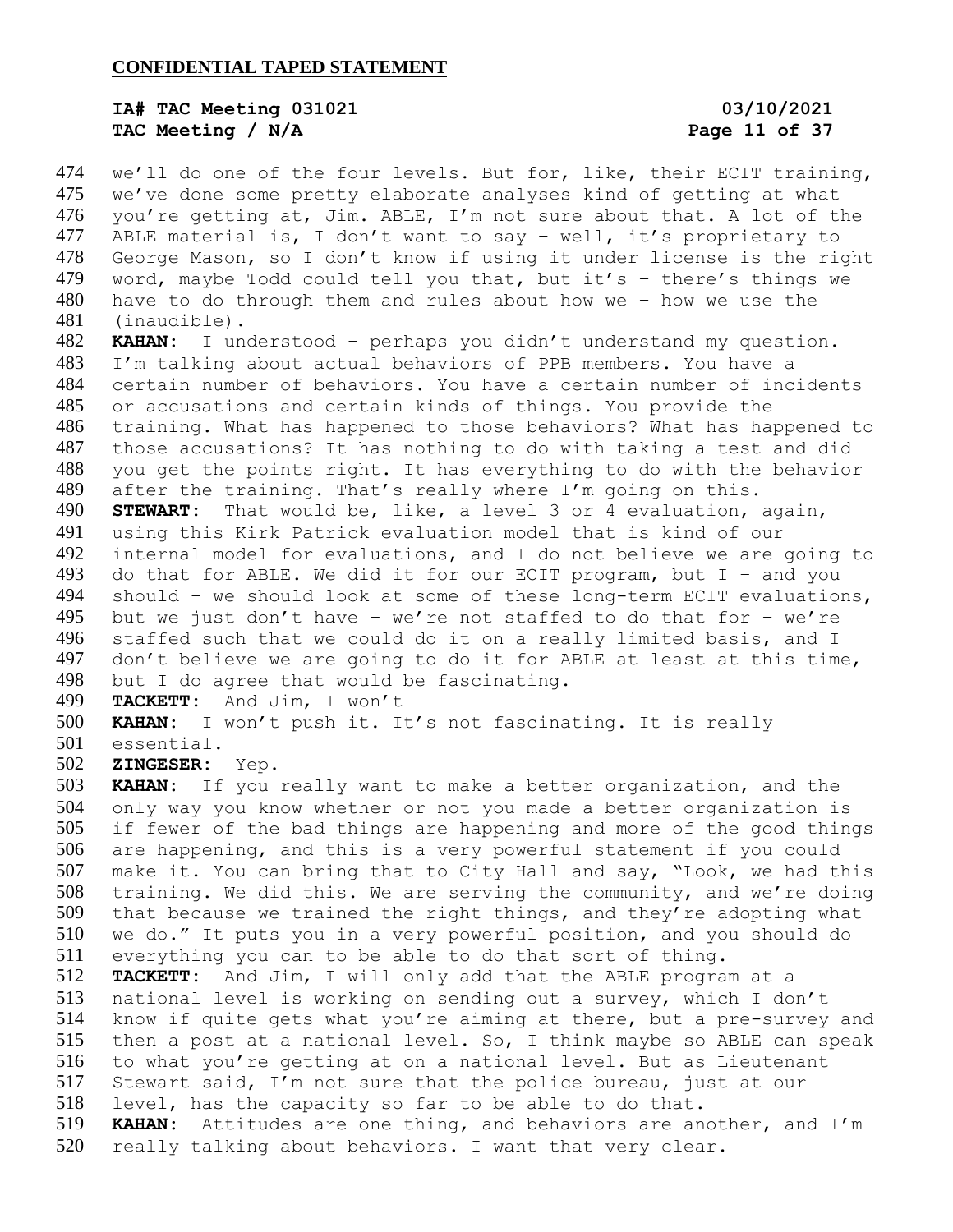## **IA# TAC Meeting 031021 03/10/2021 TAC Meeting / N/A Page 12 of 37**

 **CAMPBELL:** We're running about 10 minutes behind right now. It sounds like, if I can make a suggestion, this is an area that fits into kind of the quality assurance loop – **ZINGESER:** Yes. Absolutely. **KAHAN:** (Inaudible). **CAMPBELL:** That has been discussed before, and that seems like something that we can – one of the things that we'll be doing at our next meeting is examining where we want to put task forces, and this seems like something that we could add to the list as far as things to look into, kind of – if that's all right with everybody. **ZINGESER:** Yeah. I agree with that. **CAMPBELL:** Is that all right with you, Jim? **KAHAN:** That would be all right with me, and I will refer back to the conversation I had with Captain Abrahamson where I at one point said something, and I said, "Well, that's not really the Training Division," and he said, "If it's the right thing, say it, because 537 the Training Division can support it, and we might actually make some progress." So, this is a – it's your fault, David, if you don't like what I'm saying, but I think you'll like it. **CAMPBELL:** All right. Is there anything else that we'd like to touch on this before moving forward in the agenda? And bear in mind, again, I can't always see you raise your hands, so don't be afraid to speak up. **ALL:** (None heard) **CAMPBELL:** All right. Let's move forward to the next portion of the meeting which is the introduction of the newly hired equity training specialist, Lauren Rosenstein. **ROSENSTEIN:** Hey, everyone. How are you? I'm Lauren Rosenstein. I'm the new equity training specialist. I'm in my fifth week now. I can give you a little bit of background about myself. I have been in the field of non-traditional education, so not a formal classroom teacher and not in a conventional sense, for about 18 years. I've taught everything from preschool to adult learners to train the trainers. My first career was in the National Park Service as a national park ranger for a really small park right outside of Quantico, Virginia called Prince William Forest Park, and that was where I had my first experience interacting with community and community engagement and that really non-traditional education-type model. And from there, I traveled around a bit, bee-bopped my way through a few different jobs and careers. I ended up starting my own business that mostly met the needs of K-12th grade and also some adult learners, mostly about outdoor education and sustainable green education. And while I was doing that, I realized that the – one of the huge points of outdoor education and sustainability education is the social justice component. And so, I found myself being taken away into a new direction and fell in love with the equity and inclusion world. And so, I've spent the last probably 13-ish years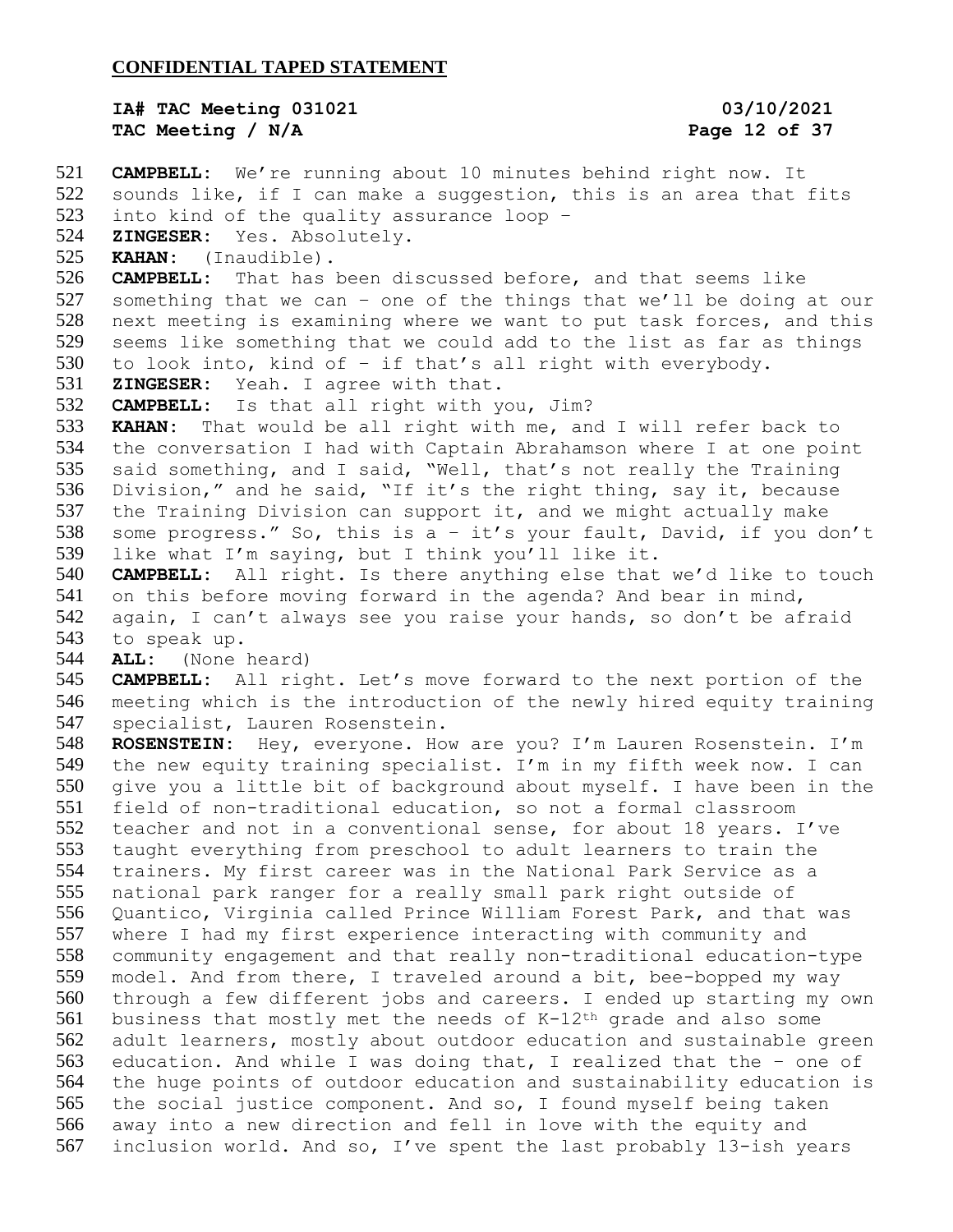# **IA# TAC Meeting 031021 03/10/2021 TAC Meeting / N/A Page 13 of 37**

 starting to focus on that, and then the last – what year are we in? We're in 2021 – the last 10 getting really serious about it and then made it the focal point of my career in about 2013. So, I closed up shop with my business. It was in the non-profit sector, and if any 572 of you are there, it's exhausting. It takes it out of you after a little while. So, I come from a government family. Both of my parents are state department, and public service has always been something that I'm very drawn to. And so, I came to the city as the Portland Police Bureau's Facilities Coordinator which was a really interesting way to get to know the bureau. Everybody needs facilities at some point. You know, the chief needs a lightbulb just like the front desk clerks needs a lightbulb, right? There's no class when it comes to facilities. So, it was a really cool way to experience some of the things that were going on. And I joined the equity committee as soon as I stepped into the bureau. And then this summer during the protests, facilities and equity had a lot of overlap. We noticed that there a lot going on with, for instance, when the fencing went up. That was a facilities issue, and it was blocking ADA compliance, so Equity and I got to work really closely together to problem solve that amongst other things. So, when the position came open, I was really excited. I also, when I first joined PPB, went to a training, and I looked around, and I saw the staff, and I said, "Someday I want to be here. This is a cool spot with some pretty cool people, and I like the work we're doing in here." So, that was a year and a half-ish ago, and now here I am, and I'm trying to take in as much as possible. My goals right now are just to listen and learn, understand the history, where we've been, and then be able to project and move us into the future. And if you have any questions, let me know. I'll pop my information into the chat too, so you can grab it if you want it. **CAMPBELL:** Does anybody have any questions? Marlene? **AVILES-CABLE** So, what were the – so, what was the criteria in looking for your position? **ROSENSTEIN:** Are you asking me what I was looking for, or are you asking the people who – **AVILES-CABLE** The people when they hired you. **MARION:** Great. I can answer that question. **AVILES-CABLE** Great. Thank you. **MARION:** A great transition into me speaking next. But we were looking for somebody with training experience, somebody who had an equity lens, someone we thought they could reach a diverse group of individuals, and who feels comfortable as well bringing up some of the topics that we were planning on bringing up. We were fortunate enough to have Shawn Campbell on that hiring committee with us as well. Sorry, I just – my screen just blinked out. But yeah, and then 613 we were looking for somebody who had, like  $-$  I just  $-$  we were looking for all those things, but I was looking for someone who had,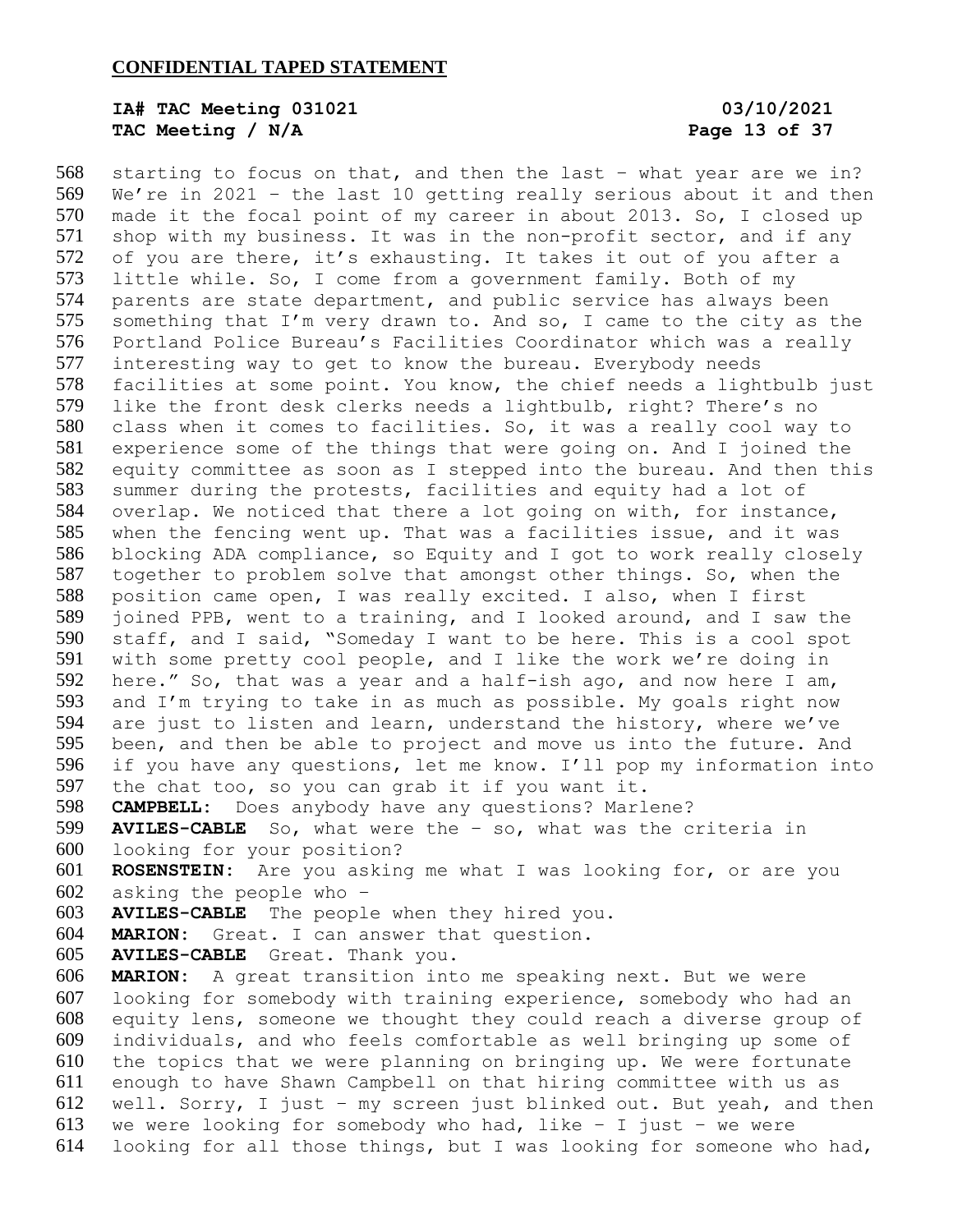# **IA# TAC Meeting 031021 03/10/2021 TAC Meeting / N/A Page 14 of 37**

 like, their own lens around this kind of work, and that seemed like – I loved the way that she articulated that in her interview as well, so. She's, like, "I have my own perspective and my own approach to this." And then there was another component that she acknowledged some things in her interview that I was impressed with as well. So, we had a lot of good candidates to be honest with you, but she came out at top. A lot of individuals with teaching or training experience, and she was the one that scored the best. **AVILES-CABLE** Thanks. And I'm wondering too, what's going to be the primary goal of the position? **MARION:** This position is similarly – well, one first – I'll get to that later, but one of the main goals is tied to similar to what the bureau had before. In fact, it sparked my interest when I was at a training through the Training Division, and they mentioned one of 629 the  $-$  three of the positions that they had currently, and that was the wellness, leadership, and procedural justice trainings. They were talking about how they were going to be embedding those concepts into all of the trainings. So, one of the primary goals is for this person to be embedding equity concepts and scenarios into all our current trainings in addition to developing new trainings, which she has already been doing, currently. So, she's been working on that, and she's on our training – our Equity Training Advisory Council, so – and I'm not really sure if she's spoken to that, and she can as well. Feel free to jump back in, Lauren, at any point. I didn't mean to interrupt. But she's working on a series of trainings that we started off calling the anti-racism training series, but now we've just been calling it the Equity Training Series, and we're going to be pumping out LMS trainings around equities. Right now, we're just introducing concepts on a monthly basis. So, and – so, we already did our introduction video. We did a prereq. to prepare – a video to prepare members, a preparedness video, like, "Look, we're about to be talking about some concepts that will make you feel very uncomfortable, and we want you to be able to lean into that discomfort. So, we went through a couple of suggestions around that, and now we're introducing our racism videos. And we're going to do a couple videos around race and racism, and then we're going to switch to a different phase, and then we're going to come back to racism. We're going to be centering race and weaving it throughout all the trainings. And similarly to what Jim was mentioning before, we're hoping that these trainings will lead to not just a change in attitude but outcomes in the long run. Like, I want to be able to see outcomes change. Like, how (inaudible) are coming in? Is that decreasing. Any kind of disparities in our data? Can we see any decreases in disparity at the time? So, that is our long-term objective, but I do understand how training works, and a great deal of the training that Lauren will be doing is around changing the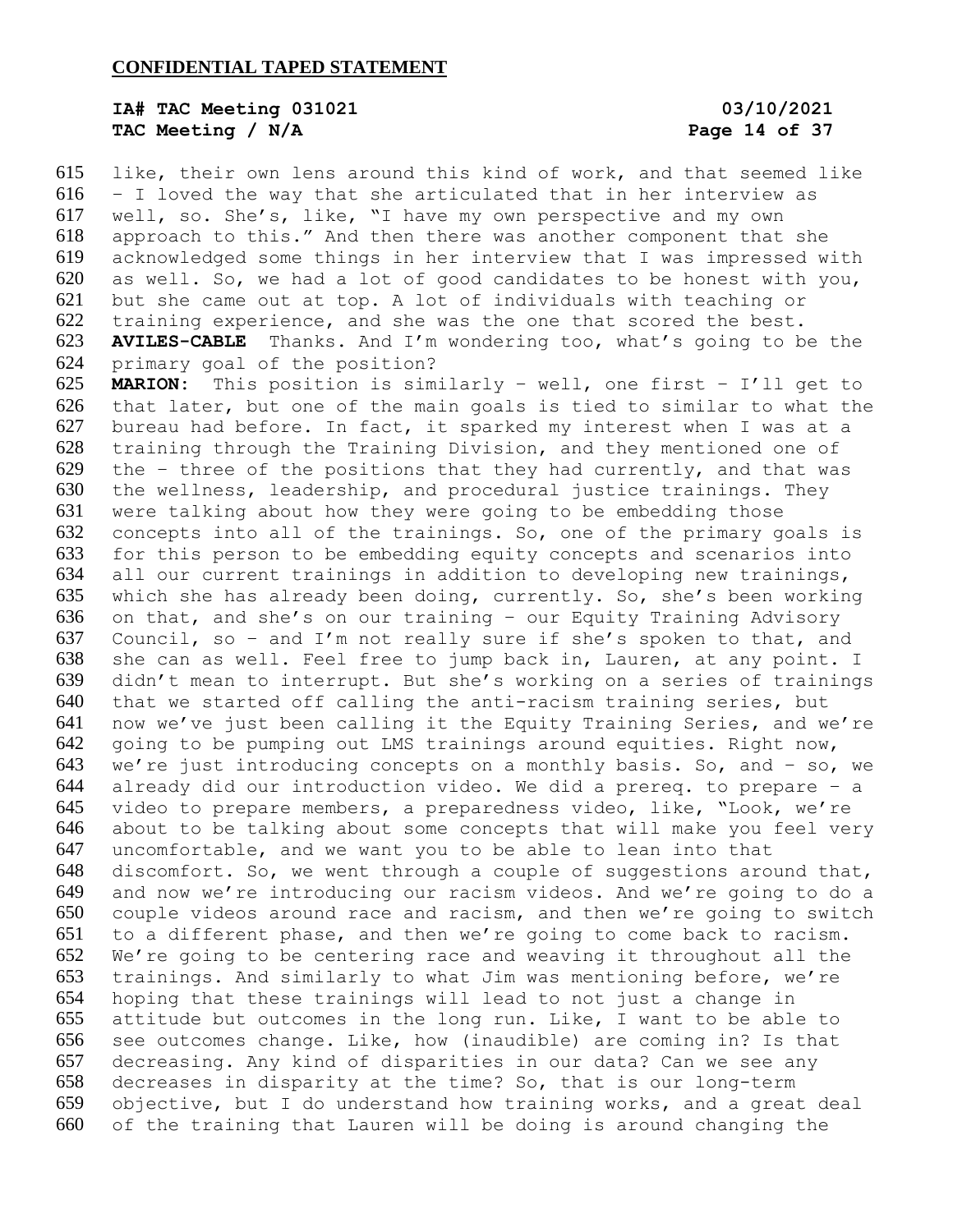**IA# TAC Meeting 031021 03/10/2021 TAC Meeting / N/A Page 15 of 37**

 culture, so – and culture is one of the hardest things to change, so.

 **ROSENSTEIN:** And I can speak a little bit also just to – I think the approach that Marlon is talking about is that, you know, there's been a lot, I think, in the past of checking boxes when it comes to this work, and my goal is to approach it with the longevity. So, I'm looking toward long term, fully sustainable, institutionalized, right, like, all of those words in action and with the understanding that I am going to need to go through and repair some things that have happened in the past. So, full recognition of what I'm walking into. And then always to call people in. My goal is never to put blame on people, to call people out. I want to bring people into the conversation so that people can participate in a real way and ask honest questions and get honest answers. Gary, I see your hand is up.

 **MARSCHKE:** Yeah. I just had probably a recycled interview question for Lauren, but, you know, if you were looking out five years from now, what do you expect your legacy is going to be?

 **ROSENSTEIN:** Oh, Gary, what a question? You know, my interview questions, they gave me, like, 10 minutes to prepare, and you're springing this one on me. Five years legacy. I think, you know, right now, the pieces that I'm taking in are that we've done a lot of – like I'm saying, we've done a lot of these checkbox programs, right? My goal in five years is that equity in training, that intersection, isn't a one-time thing. The legacy is that in five years, we're a smooth operating machine where it's easy to have it just embedded in the trainings. It's seamless. It's something that people are going into scenarios, and they're running their regular scenarios, and that procedural justice, that equity, it's just 690 there, and that's going to take a little bit of time, and  $I - you$  know, I'm going to a lot of the scenarios now and seeing different aspects of it, so I'm taking that in, and then I'll talk with everyone else who is there and see if my ideas actually make sense. And then hopefully, like Marlon was saying, the outcomes become more positive and we're impacting and interacting with our community in a positive and cohesive way. We've rebuilt trust. That would be a really big part of it. I don't know, Gary. Does that answer your question?

**MARSCHKE:** Excellent job.

**ROSENSTEIN:** Today, I keep my job.

 **CAMPBELL:** Are there any other questions for Lauren? Let's see. Gary, your hand is up. I actually figured out how to see that now. I'll say, Lauren, one thing that we have hit on in the past in the TAC, this is about a year or two ago – sorry, Kwame, do you have a question?

 **KINOBO:** Yeah. I have a question. Welcome to the team, and then I appreciate what the commissioner gave us. So, my question is this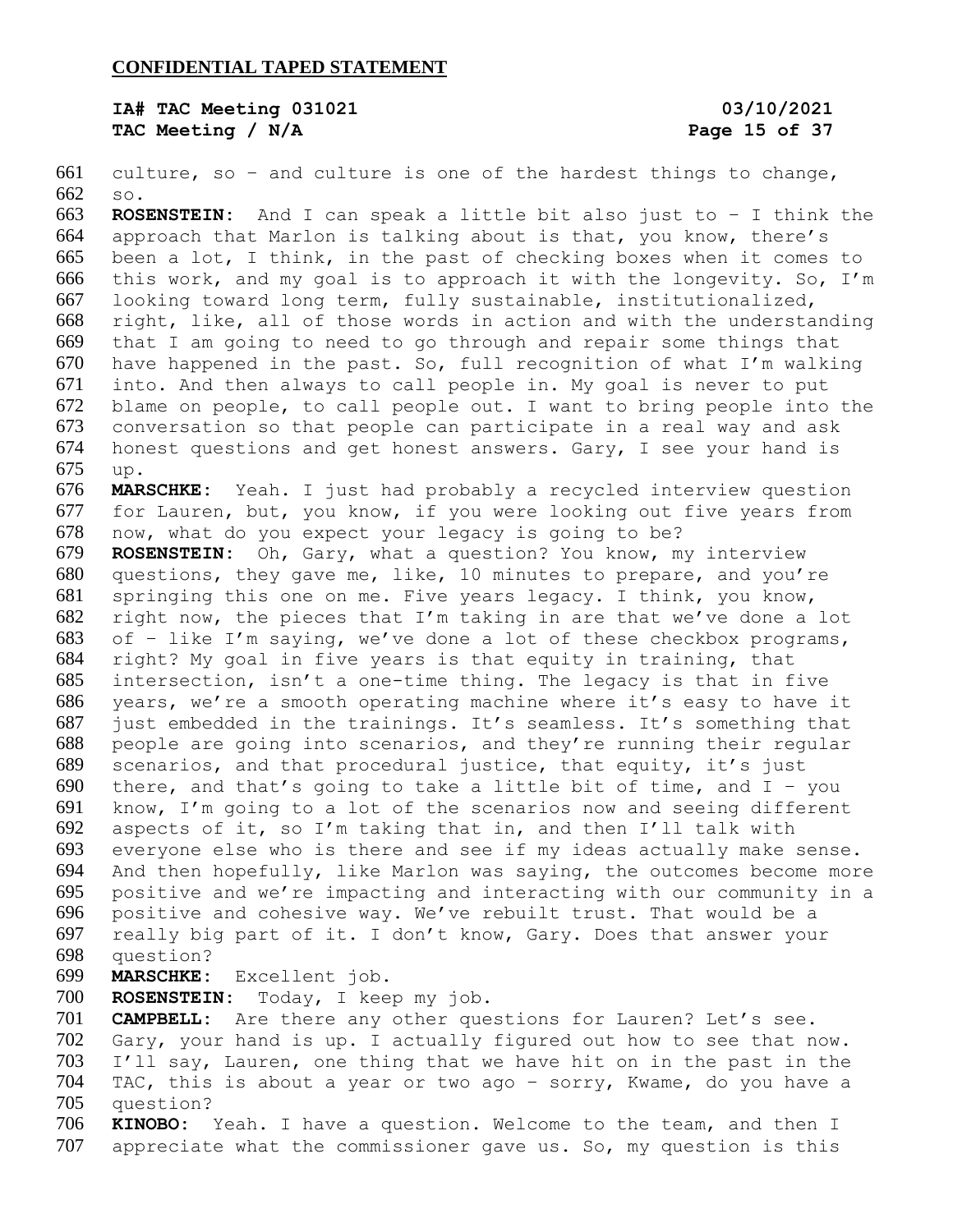# **IA# TAC Meeting 031021 03/10/2021 TAC Meeting / N/A Page 16 of 37**

 position is kind of very sensitive in the community because what happened if people of color say, "You don't get it. You don't get us 710 because you don't represent us." How are you going to handle that? **ROSENSTEIN:** Yeah. That's a really good question. Just like I'm saying that I'm listening internally, I'm also listening externally to the bureau. I think that the community voices right now are, you know, key to any sort of success. I've been chatting with Natasha who, you know, works really closely with the community. I know that Captain Abrahamson works really closely with the community. So, I'm trying to find our internal partners who can connect me with those external partners and to go and listen because I fully recognize that I do not represent the whole community, and Portland is a diverse place. So, my goal is to create an inclusive space so that you and other communities feel welcome and can share those things honestly.

**CAMPBELL:** Any other questions?

**ALL:** (None heard)

 **CAMPBELL:** I would just like to say one of the things that we've brought up before the TAC is the hope, especially with this 727 position, is that we, as you said, we see equity in many of these things fully embedded in all types of training whether that's in the debriefs at the scenario training even if that scenario training isn't necessarily about that specific issue of equity. And even we'd be interested in seeing if there's any way that we can integrate some of these subjects as well into some of the hard-skill trainings that are done, not necessarily to supplant them since these are important skills but just where there's constant, little reminders can be brought up about constantly thinking about these types of 736 things. I think that's important to us.

**ROSENSTEIN:** I agree. Here, here.

 **CAMPBELL:** Well, thank you very much Lauren for joining us and introducing yourself.

 **ROSENSTEIN:** Thank you. I really appreciate having the time, and I'm so happy to meet you all and hear more about, you know, what I can do for you.

**ZINGESER:** Great. Thank you.

 **CAMPBELL:** I see Lauren has put her email address down in the chat, so if anybody would like to contact her, we have a contact point. Moving forward – excuse me. I've got a little – excuse me. Moving forward, the next part will be Marlon Marion, the manager of the Equity and Inclusion Office, will be talking about some of early work the bureau is doing on restorative justice. Restorative justice is an alternative to the traditional criminal justice system for people – with usually low-level offenders so that – because as you consider a lot of the high level – getting into the criminal justice system can have a major long-term effect on people's lives. So, having an alternative is good both for the bureau as well as for the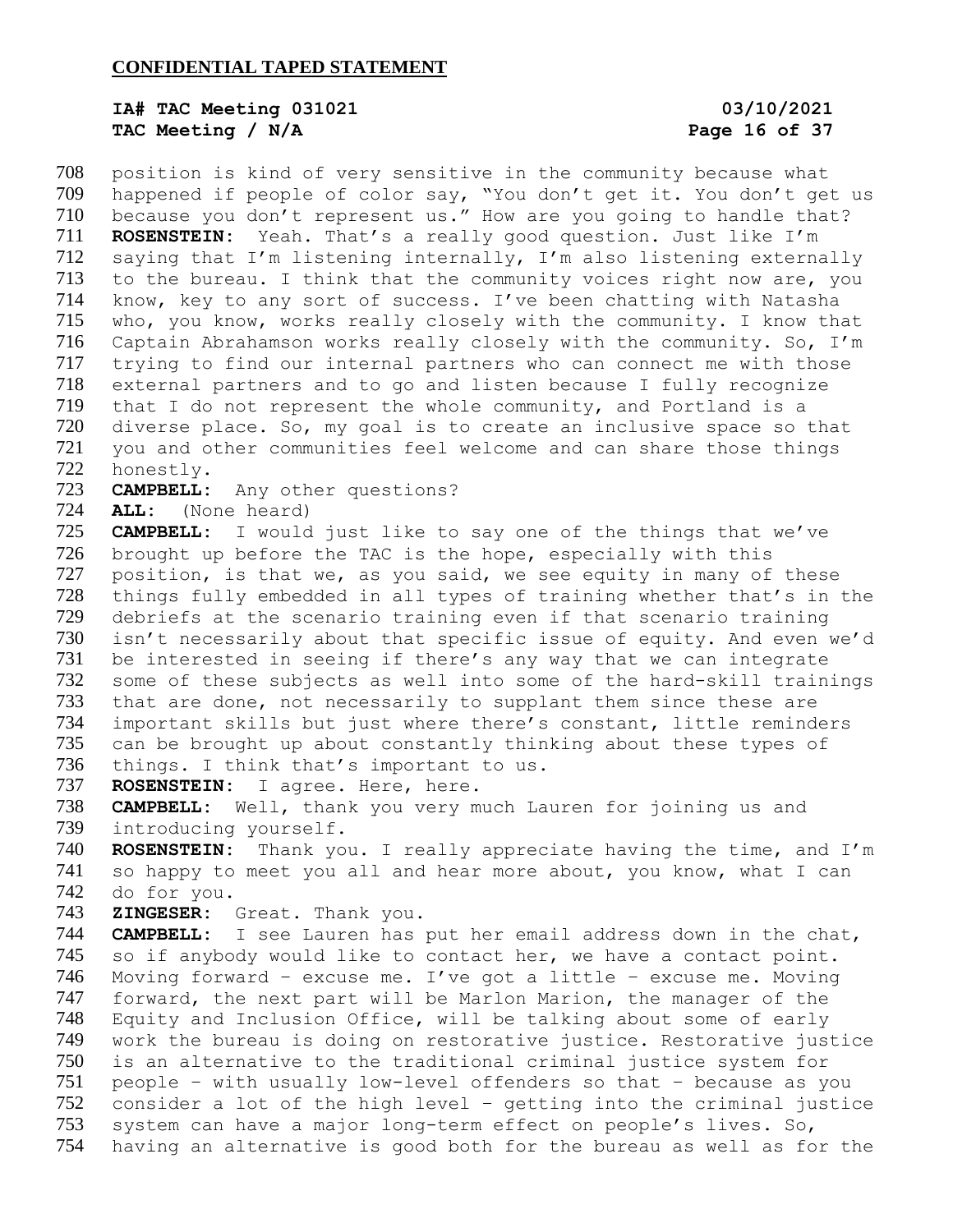# **IA# TAC Meeting 031021 03/10/2021 TAC Meeting / N/A Page 17 of 37**

 people that interact with the police. This was something that the TAC mentioned in our five pillars of structural reform back in July, and so I'm very excited to see the bureau moving forward on this. It's still very early, but thank you very much to Marlon for coming tonight to tell us about the work that's being done so far. **MARION:** First of all, I want to say thank you to everyone for having us here. It's not just going to be me discussing restorative justice today. It's going to be my colleague, Brody Sargent – he came back on there – and then Lieutenant Hank Hayes who is up in the – well, he's up in the corner for me. He is actually the one who brought this project to me and brought it to my attention. And ever since he's brought it to me, I've been completely on board with it. I'm really excited about the work. I was familiar with the concept of restorative justice at a conceptual level, but I had never seen a program that we're trying to model our program after like the one that Lieutenant Hayes – which he'll be speaking about in more detail. We're really passionate about the work. I do want to reiterate that. We know that there's going to be a lot of questions around our ability to pull off exactly what we're trying to pull off, but we feel confident in our ability to do that, and we're so passionate about it that we're certain that we're not going to let 776 it drop no matter what. So, we're going to continue to move this work forward no matter the hurdles that we come across because we really believe in the impact that it will have on our community and as it (inaudible) experience this, and outcomes in the long run. I also wanted to say we're really excited to have Lauren on the team, and that wouldn't have been possible without you all's voting in for that, and we really appreciate the training – the vision supporting us in getting that position. And then I also want to thank the chief's office for that as well because they also gave up a position to make sure that we could have that position because everything around budget. So, that being said, I have some talking points I would love to talk about, but I would love for Lieutenant Hank Hayes and Brody to introduce themselves real quick. **HAYES:** Thank you, Marlon. Hello, everyone. My name is Hank Hayes.

 I'm a lieutenant with Portland Police Bureau. I'm current assigned to Central Precinct on afternoon shift. I spent a large part of my career with Portland as a school resource officer at Franklin High School and then as a supervisor in the Youth Services Division which is where this opportunity presented itself to me, and I started looking into it. And I'll speak more to that, but I want to give Brody a chance to introduce himself.

 **SARGENT:** Hello. I'm Brody Sargent. I am the program specialist – so, I'm the third member of the Equity and Inclusion office. You've already met the first two, and I've been working on – working with Marlon on this project. And I've been the Equity Program Specialist for about two years.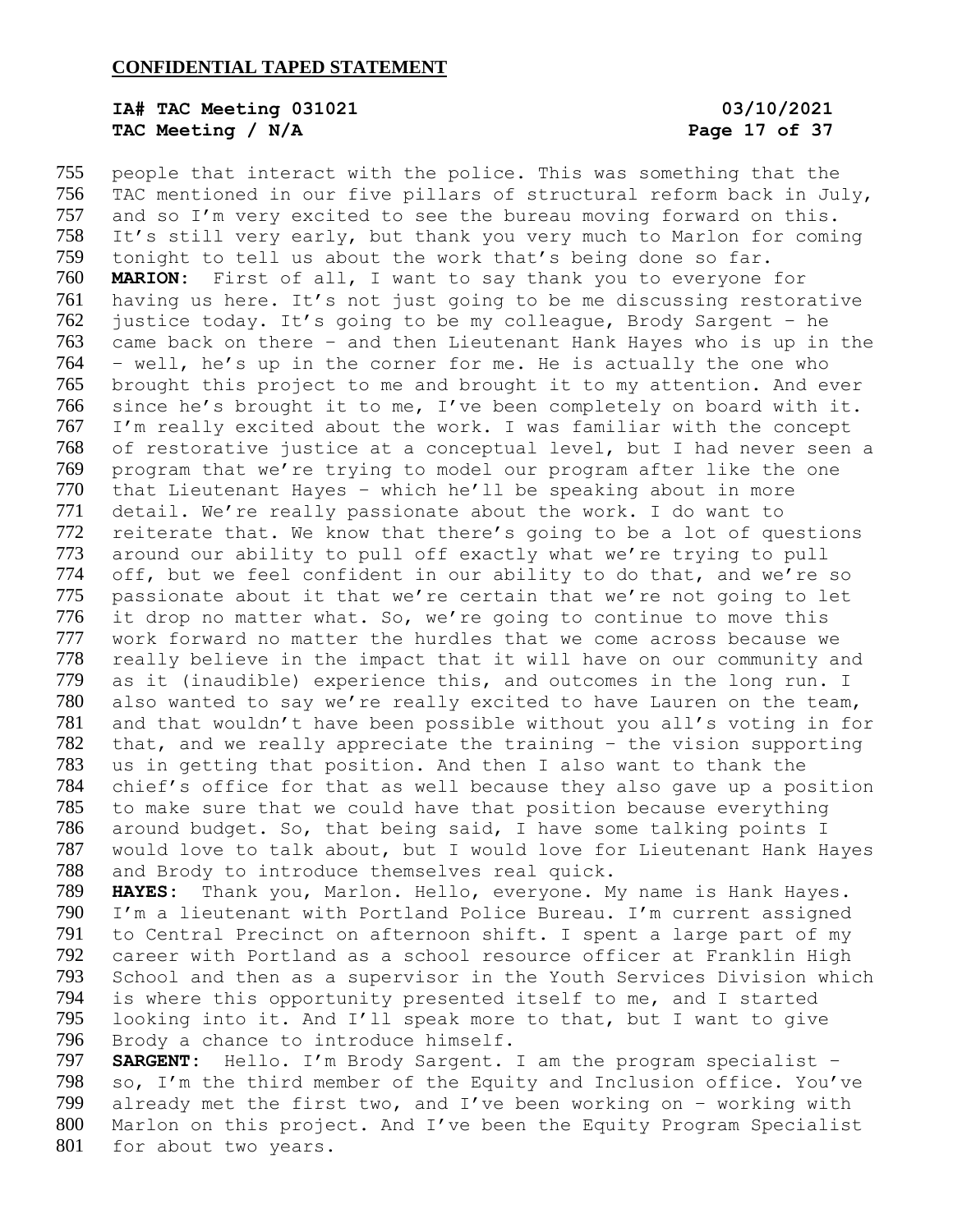# **IA# TAC Meeting 031021 03/10/2021 TAC Meeting / N/A Page 18 of 37**

 **MARION:** All right. Thank you. I'm going to let Lieutenant Hayes lead most of this conversation, but like Shawn Campbell said, this Restorative Justice Program is basically an alternative response to crime where there's a meeting organized between an offender and a victim. We're modeling ours off of a program that was introduced to me by Lieutenant Hayes from Longmont, Colorado. There's a couple goals that we want to achieve by implementing this program, and that is we want to achieve trust and legitimacy in the community, quality of response to calls for service. We hope to have a dramatic reduction in recidivism and long-term accountability. And then we just want to have a better management of resources. We're hoping to do this through a community restorative justice partnership or program, and we hope to do it through follow up, resource referrals, measurable accountability, intervention, community involvement, and holistic healing. So, this is a program that will give us opportunity to take a non-traditional approach by having a deferral program where deferring individuals depending on the criteria, and if they fall into a certain criteria based on the crime and if both parties agree to it, we can refer them instead of going the traditional route like we write a report, it goes to the DA's 822 office, and that trajectory. We'll work with these community partners through these non-profits, and then they will help manage with the community members and volunteers to organize this meeting between the offender and defendant, and they develop a program. It's usually nine months – well, it's nine months based on the model that 827 we're model ours after  $-$  and then they have a really high success rate. I have more information about that, but I don't want to get 829 too much into the weeds. So, right now, it's - like we said, it's at the conceptual level. We just got some good news last week that we're getting funding to do some training around this. So, we have enough funding for 12 individuals to get some training around how we can develop this program. And then we've also been trying to get some FTE, full time staffing, for this position as well. We're running into some varies there, but me and Lieutenant Hayes have talked about how much time we're going to have to carve out of our time extra to get this ball rolling. So, we're really excited about it. I'm going to go ahead and pass it to Lieutenant Hayes, and then Lieutenant Hayes, let me know – and Brody – let us know when we can 840 jump in. I've got plenty of talking points over here. **HAYES:** Okay. Thanks, Marlon. And you or Brody, feel free to hop in at any time. I just want to give a little background about this particular process. While I was a supervisor in the Youth Services Division, Parkrose High School had a restorative justice dialogue that they had brought in to help with some of the low-level offenses 846 that occurred between students or that happened on the campus, and I got really interested in that because it was an alternative to calling the SRO, having the SRO come in and write a police report,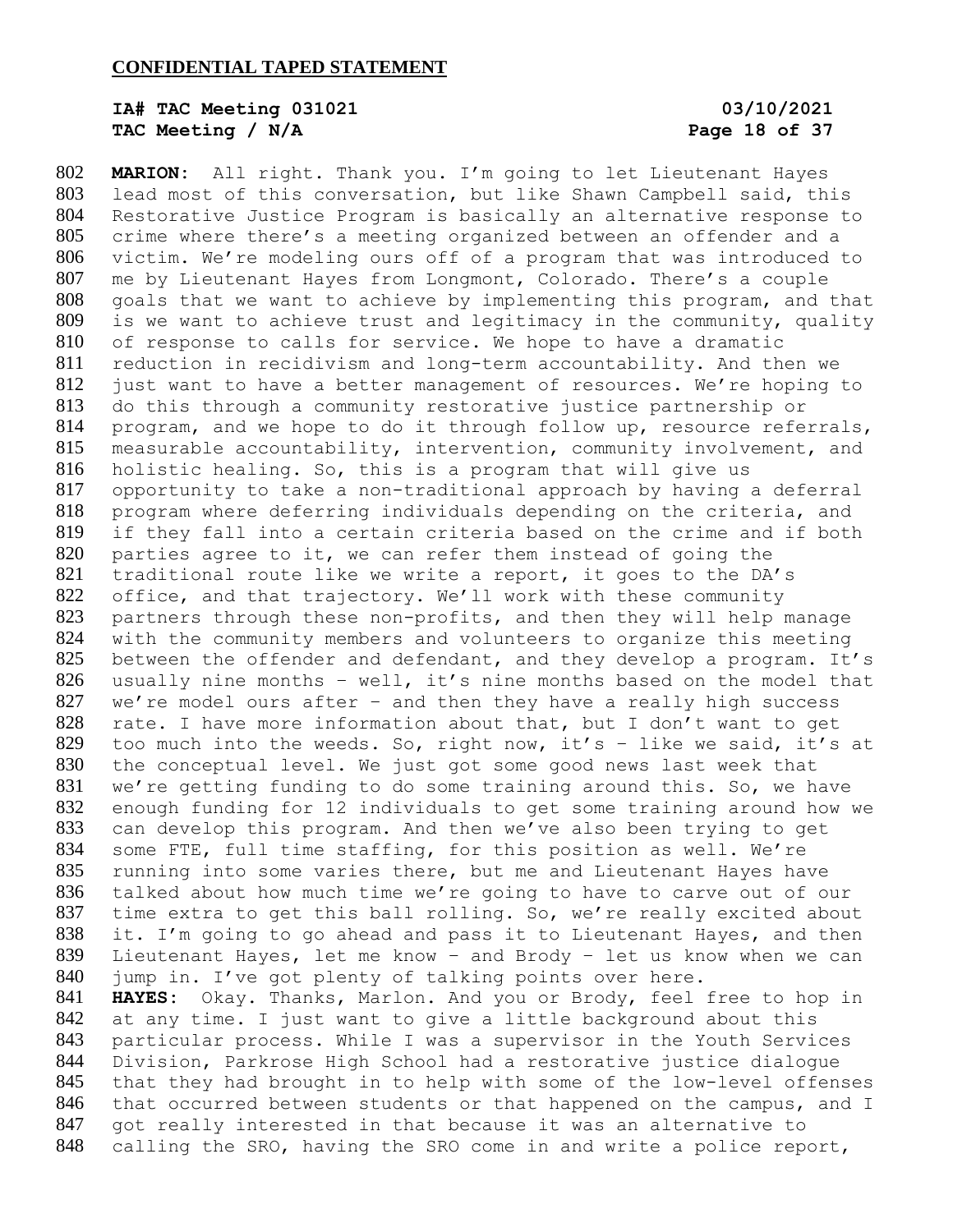# **IA# TAC Meeting 031021 03/10/2021 TAC Meeting / N/A Page 19 of 37**

 and a lot of the issues that the SRO was being asked to deal with or manage actually was not germane to the SRO but to a different model. And so, I met with the Restorative Justice Program managers for Multnomah County's Juvenile Division, and they introduced me to a couple of restorative justice programs, one of them being the Community Justice Partnership in Longmont, Colorado. In June 2019, I had a chance to meet with their executive director for about two and a half hours, and I talked to her about their program, and as soon as she started explaining their program, I thought, "This is exactly what we need. This is where we need to go." And so, I started looking into how would we be able to take what's happening in Longmont and what's been going on there and translating that to Portland? A little bit about their program, they started their program in 1996, and it has been continually active since then, and they just released their last 10 years of data that they've compiled. And 80 percent of the people who enter their program, into their contract it's called, 80 percent of the people complete the program, and of that 80 percent who complete the program from the responsible party side, 90 percent of those people have a recidivism rate of less than 10 percent. So, the science behind it works. It's very effective. The data is there. There's no question about it. And the good thing about this is it provides not only a responsible party centered approach to help change the underlying causal factors of behavior. We know that a lot of times as police, when we get 873 called to a scene, we have the tool of arresting someone if they have met the elements of a crime, if they've broken the law, we have the opportunity to arrest someone. And a lot of times removing them from the situation, it makes the situation better because they're not there anymore to be part of the problem, right? But that arrest doesn't do anything to address the underlying causal factors of that person's behavior whereas being able to make a referral to the community justice partnership, they actually sit down with the harmed party or the victim, the police officer who made the 882 referral, two volunteers from the community, and then two members of the Community Justice Partnership who are restorative justice facilitators. They meet together, and they create a 90-day contract for this person, and part of that is resource referrals that this person may need based on whether or not there is a behavioral health component to the behavior, based on whether or not there is some type of an addiction or some other integral factor that's going on there. And so, by doing that, they go through this 90-day contract, and the underlying cause of behavior is addressed so that the likelihood of this person continuing that type of behavior and offending again is much, much lower. And over the course of time, it changes that person's behavior. It gives them an opportunity to feel like they are reconnected with the community. So, instead of being seen as, "You committed a crime, and you're not longer welcome in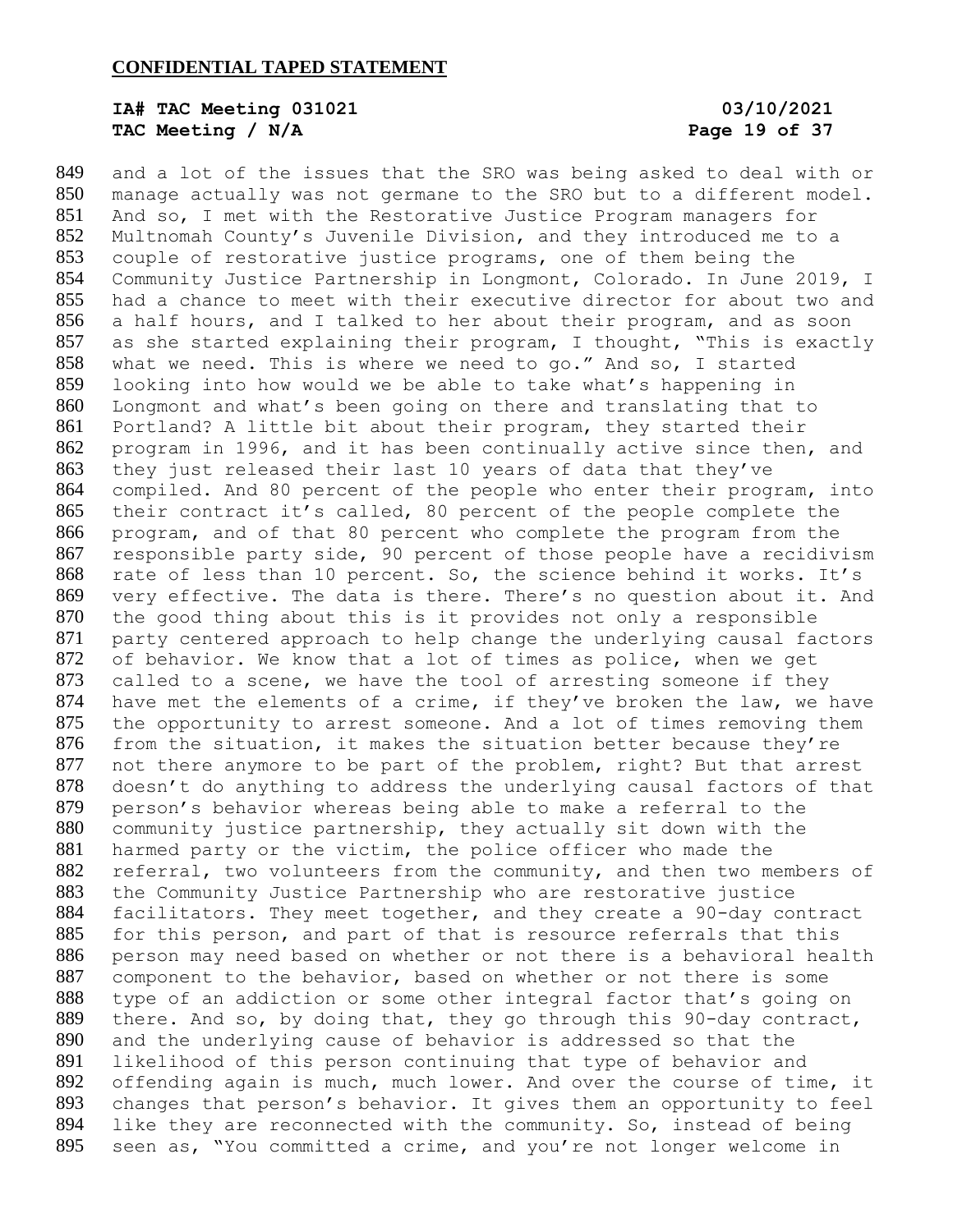# **IA# TAC Meeting 031021 03/10/2021 TAC Meeting / N/A Page 20 of 37**

 the community," it's more of a, "Hey, you made a bad decision. You are taking responsibility for that, and you want to fix that decision that you've made, and then we want to bring you back into the community so that you can be a part of us again." And so, it has that focus, but it also has a victim-centered focus. The traditional approach a lot of times, most of the time, completely leaves the victim out of the conversation. And so, this process would actually bring about some resource referrals and some other community connections for the victim so that that person can be provided the resources that they need to help them get through this process where they've been victimized, they've been violated, they've been harmed in some way. And so, the community component of this process helps them through that as well and reintegrates them into the community from the standpoint of, you know, we truly are a community, we help 910 each other through these things, and we try to make it whole. It's kind of a holistic healing process. In Longmont's program, the victims that they've surveyed, 100 percent of those victims are 913 satisfied from the outcomes of the contracts. So, it's not just scientifically proven to help the responsible party and the underlying cause of behavior there, but it's also proven to help the victims feel like they're satisfied with the process and how the accountability for this responsible person was managed by the community as a whole. They provide contracts for both juvenile 919 offenders and for adults, so it's not just focused on - a lot of restorative justice programs start out as juvenile based. This one 921 actually is across the board. It's everyone who - everyone who commits one of the crimes that is the criteria for being a part of 923 that process, it's open to anyone. Their program was so successful in the first year back in 1996 that the city council made the decision to create a line item in the city's budget to provide funding for that program, and that line item in the budget has been 927 there every year. That's one of the things they've never cut because that program is so successful. Marlon and I and Brody and some of our community partners have had lots of conceptual conversations 930 about what it would look like to bring that process to Portland. 931 Were very confident that we can make it work here. We're very 932 confidence that we have the community partners, we have restorative justice practitioners from several different organizations 934 throughout the city that we would love to bring on board and be a<br>935 part of our team and the - one of the good things we really like part of our team and the  $-$  one of the good things we really like about creating this program, there are small segments of restorative conversations of restorative justice that may be having in different 938 places, but we don't always hear about all of them. But if we have one kind of clearing house through our community justice partnership, then we're able to keep track of all of this great work that's happening all over the city. We're able to use all of our resources to help know matter where it might – which precinct it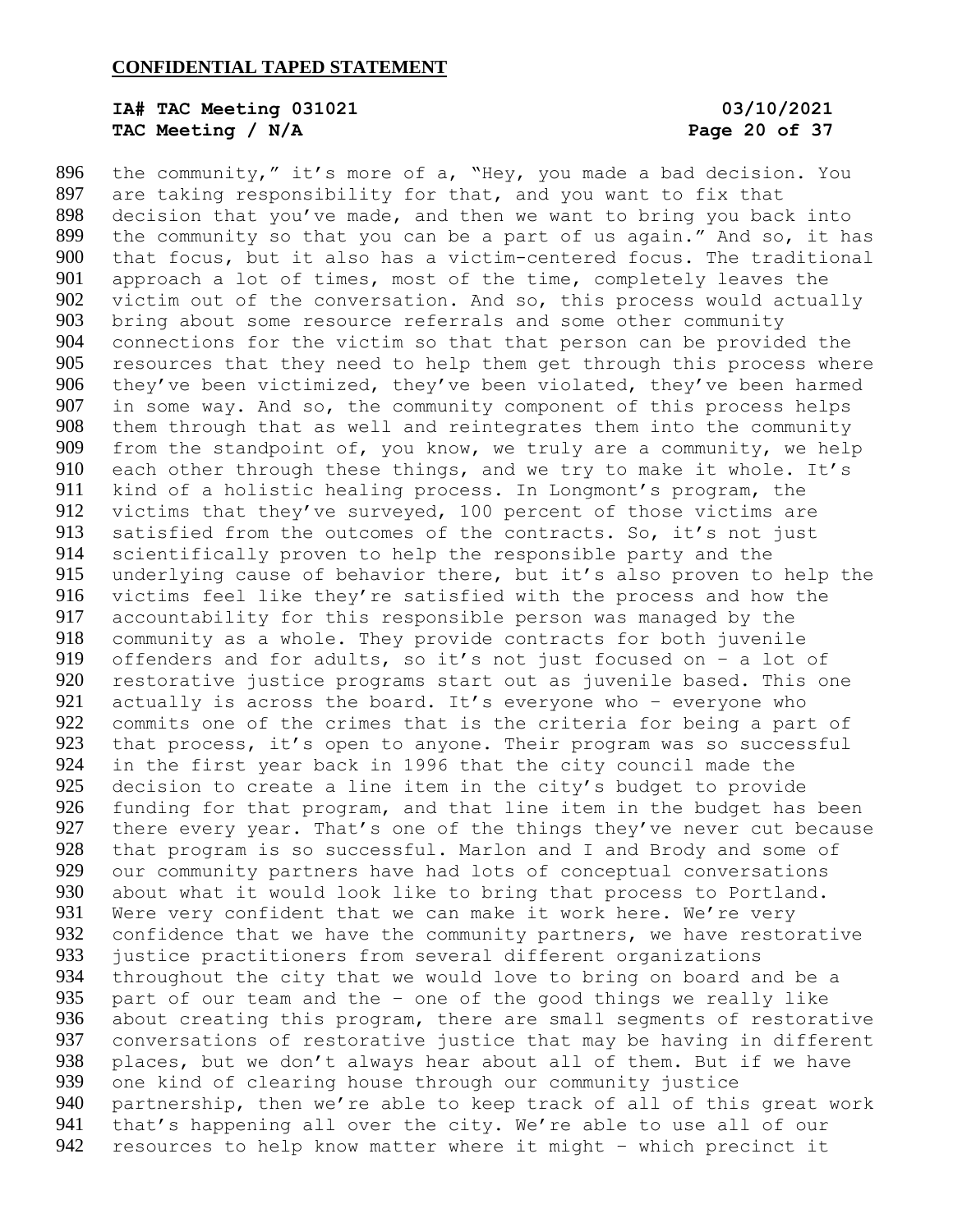# **IA# TAC Meeting 031021 03/10/2021 TAC Meeting / N/A Page 21 of 37**

 might be in, what part of the city it might be in. We'll have all of those resources kind of under one roof. And then the other thing it does for us is it helps us keep accurate data on how successful the program is and whether or not there is something that we need to tweak or we need to change to make the program more successful for everyone who participates in it. That's kind of an overview. There's 949 a lot more that I can talk about, but that's kind of the nuts and bolts. As Marlon said, we're in the conceptual phase, but we're moving into the training piece of this for our steering committee, and then once we've gone through the training, then we're going to start sharing the information a lot more in depth with a lot of our community partners and pushing out some more information on this. **CAMPBELL:** Thank you. Are we ready to open it up to questions, or would you like to add more, Marlon or Brody? **MARION:** Brody, would you like to add anything? **SARGENT:** I think Hank covered it pretty well, covered anything I was about to say. **MARION:** You know, I'm in agreement. The additional talking points that I had, he hit, so thank you for that, Lieutenant Hayes. Kwame, I do see a message in here that you had more questions, so if you'd like to ask that, go ahead. **CAMPBELL:** Gary, can you mute? I can hear you. Thank you. Kwame, did you have a question? **KINOBO:** (None heard). **CAMPBELL:** Let's see. Let's move on. We'll get back if we can. Let's start with Gary. Do you have a question? **KINOBO:** (Inaudible) next time. **CAMPBELL:** All right. Thank you, Kwame. Gary, do you have a question? **MARSCHKE:** Yeah. I was trying to mute myself, and I couldn't. You 973 know, when I move this phone around, it just - I touch it anywhere and something happens. So, my question is the long-term commitment to this restorative justice program. What is it? Where is it? How does it stand? **HAYES:** Well, that question is for me. I hope it becomes an integral part of what we do, and it's not just a program but it becomes part of our operational mantra so to speak that it's an opportunity for officers to go to one of these calls for service where the crime that has been committed meets the criteria. And once the officers attend the training, they'll be able to tell is this something that would benefit from a referral to our community justice partnership or not, and they would be able to make that referral and that this would be an ongoing part of what we do all the time. **CAMPBELL:** All right. Let's do Jim, Marlene, and then Leslie. **KAHAN:** I guess my question was is there any thought of including the PSSS, PS3, PS cubed people to have a role in this?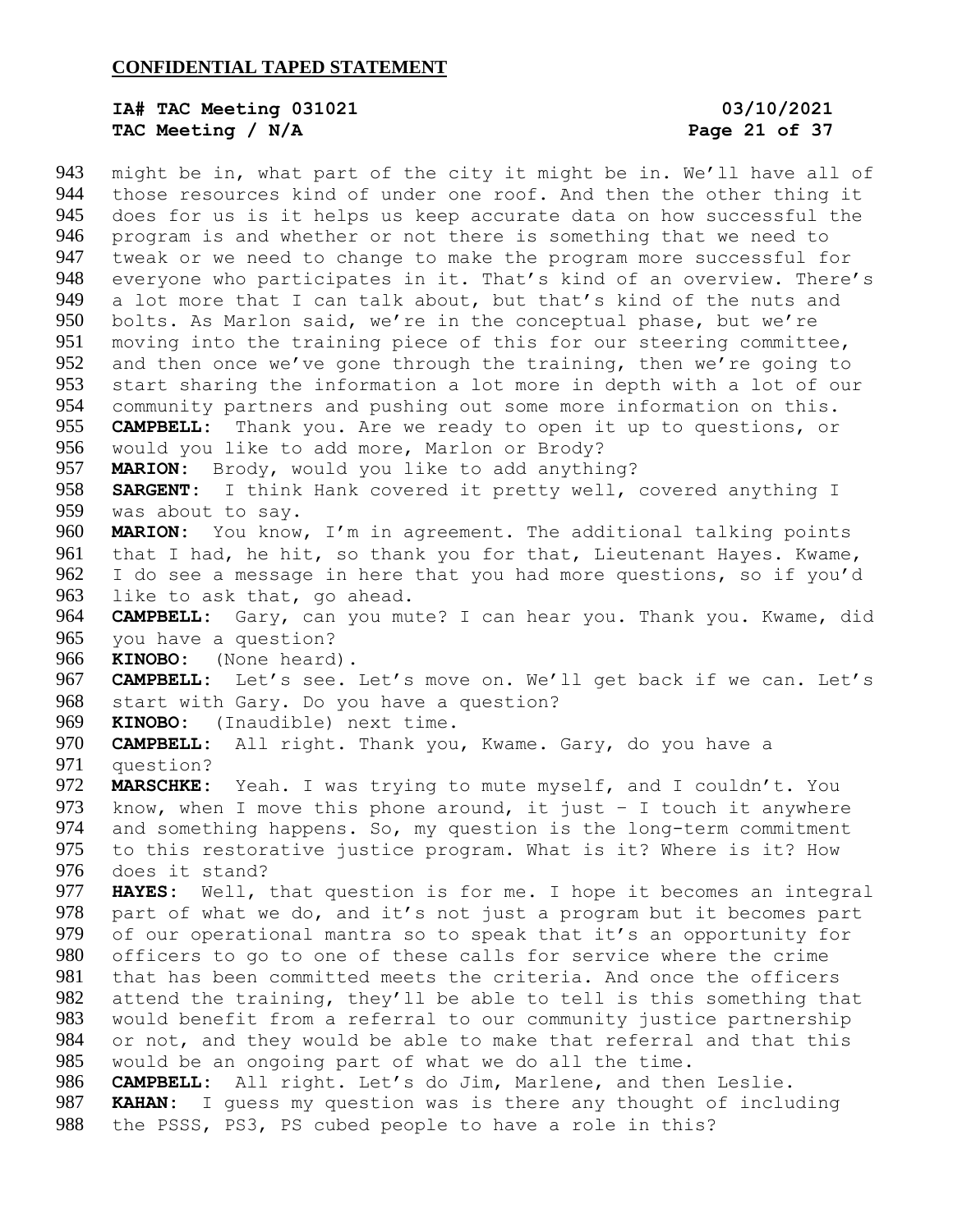# **IA# TAC Meeting 031021 03/10/2021 TAC Meeting / N/A Page 22 of 37**

 **MARION:** Lieutenant Hayes, I'm not sure if you've thought of that. I 990 hadn't thought about that. That sounds like a great idea, Jim; however, one of the things that we are considering is having restorative justice officers where we will have either one officer at each precinct or – Lieutenant Hayes is the one who brought to my attention, so if you want to elaborate on that, but I hadn't thought about PS3s, but I do think that's a good idea to include them. **HAYES:** Yeah. I think anybody that – anybody that we, within the bureau, that we can include in this process, we absolutely should. Initially – again, this is all conceptual at this point. We're trying to figure out what's going to be the best approach 1000 operationally with our staffing being what it is now, and then we're asking people to do more and do something else now. So, we're going to continue working on that to see what's going to be the most effective and most efficient. Ideally, we would like to have one or two officers from each precinct be assigned as the liaison officers to (inaudible) justice partnership. And then those officers would help manage the caseload for that particular precinct. If that works, great. If it doesn't work, then we'll go back to the drawing board and see if that is something that our community partners might be able to help with as far as managing the contracts and keeping track of that. But I agree, we should include as many people as possible in the process. **CAMPBELL:** All right. We have Marlene and then Leslie and then Sarah. **AVILES-CABLE** So, my questions are so what type of crimes would qualify? And then you talked about juvenile offenders and adults, so is there no age limit on adults? And also – so, I have a number of questions. Is there a maximum of the number of times a crime has been committed – so, if you're a repeat – how does it work in a repeat offender or if it's your first or what happens if, you know, that kind of thing? And then – so, basically, how do you qualify for the program, and is there outreach for the offender's family, particularly if they're juvenile? Is that a lot of questions? Did you get them all? **HAYES:** It is, and I'm going to do my best. If I miss one, just remind me, and I'll be happy to grab that for you. **AVILES-CABLE** (Inaudible). **HAYES:** As far as the – as far as qualify per se, the list of crimes that we have initially looked at, they're lower-level crimes. Obviously, crimes that will not qualify are crimes that are – that by law require a mandatory arrest or would not allow us to refer to a restorative justice program. One of those would be, like, domestic violence crimes. Those require mandatory arrests. Restraining order violations require mandatory arrests. But the lower-level crimes: Theft, minor assault, harassment, criminal mischief, things like that, if we can make the referral to the restorative justice process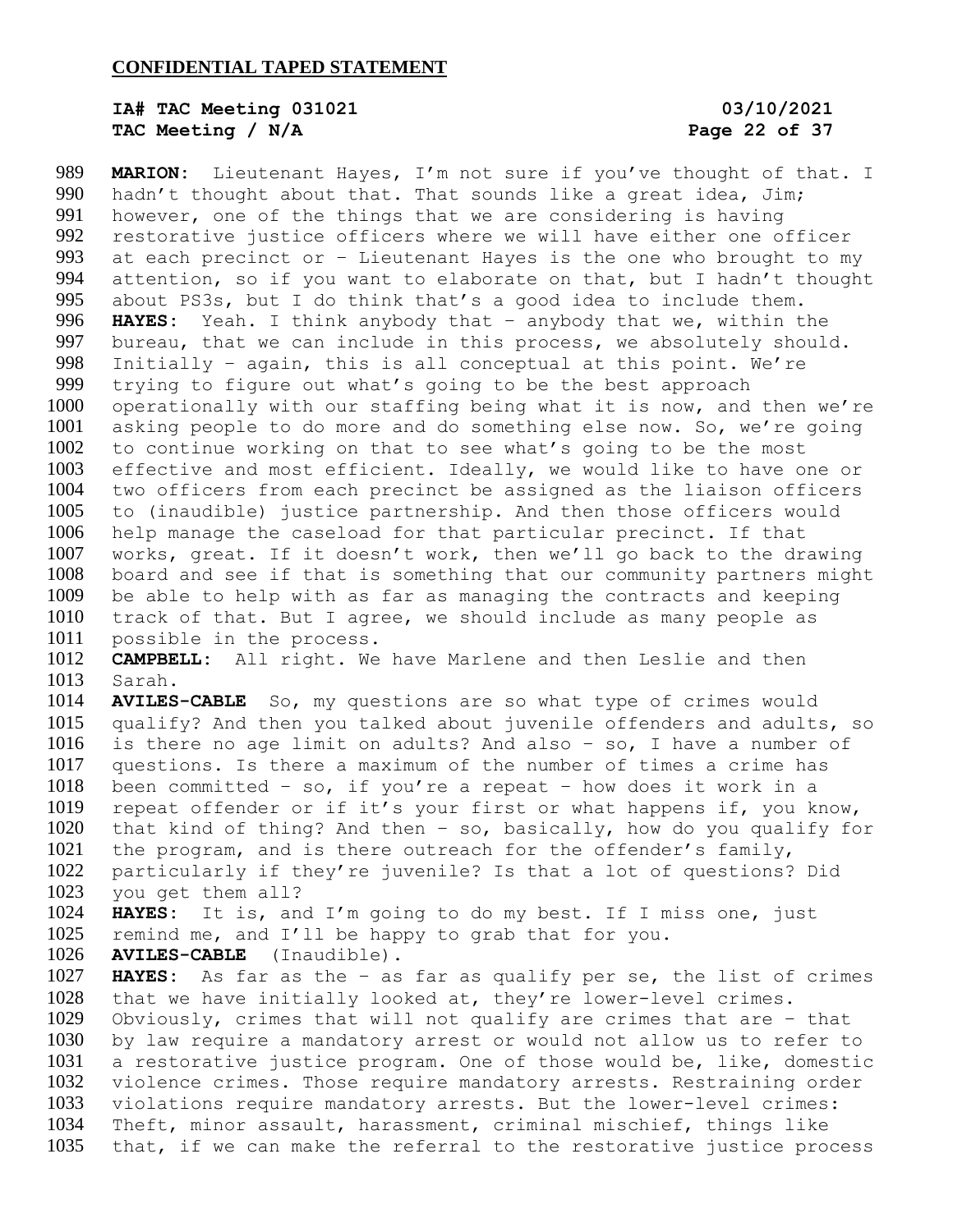# **IA# TAC Meeting 031021 03/10/2021 TAC Meeting / N/A Page 23 of 37**

 and we can address the underlying cause of why that person is committing that particular crime and help them get to a point where they don't feel like the need exists for them to continue that behavior, then that's a success as far as we see it. Because that's where your recidivism rate goes down, and that's where your change in behavior and your crime rate goes down. It's a byproduct of a change of behavior that the crime rate would go down. So, there's no qualifying to enter the program. It's really just – again, the officers will have to go through the training. When they get to the call, they'll look at it. Is this one of the crimes that meets the criteria for a referral to the program? And if so, then they'll make the referral, and if not, then they'll write the report, and they'll send it through the traditional method as they normally would. So, that's the qualification piece. As far as the adults and juvenile piece, the recipients of this or the beneficiaries of this are the folks who are involved in the process, right? Again, we talked about the victim-centered approach. We talked about the responsible-person centered approach to help change that cause of behavior, and it doesn't matter whether it's a juvenile or adult. If the situation exists where we can help the people involved, then we want to be able to do that. If it's juvenile involved, obviously, there are some juvenile laws that come into play, and including the family, including the parents, those are things that we want to do because obviously we want to broaden the support network for everyone who participates in this program so that they have someone to go to, they have more people in their corner, they have an accountability team, you know, whatever that looks like for them, to help them be successful. I mean, that's the goal for this is to help people succeed through the restorative justice process. The accountability pieces for the community is there. This person has committed a harm, the community is saying that's not okay, and something needs to be done. So, we go through the process, the resources are provided, the person's behavior hopefully changes. That's the whole purpose for doing this. And then they don't commit the offenses anymore. So, that's the success. They reintegrate into the community. And as far as age limit or age groups, we want this to be available to help anyone who might need it.

 **AVILES-CABLE** So, what about the number of times that a crime is 1074 committed then or  $-$  so, can you do the program several times or  $-$ **HAYES:** Well, ideally –

**AVILES-CABLE** If the behavior continues?

 **HAYES:** Ideally, the – we look at it from this standpoint. The 90- contract is the beginning, right? And depending on how long someone has been involved in a particular type of behavior, 90 days may or may not be enough to help them make that behavior change and see that what they're doing is harmful in whatever way it's harmful, to be able to take responsibility for it, and then change their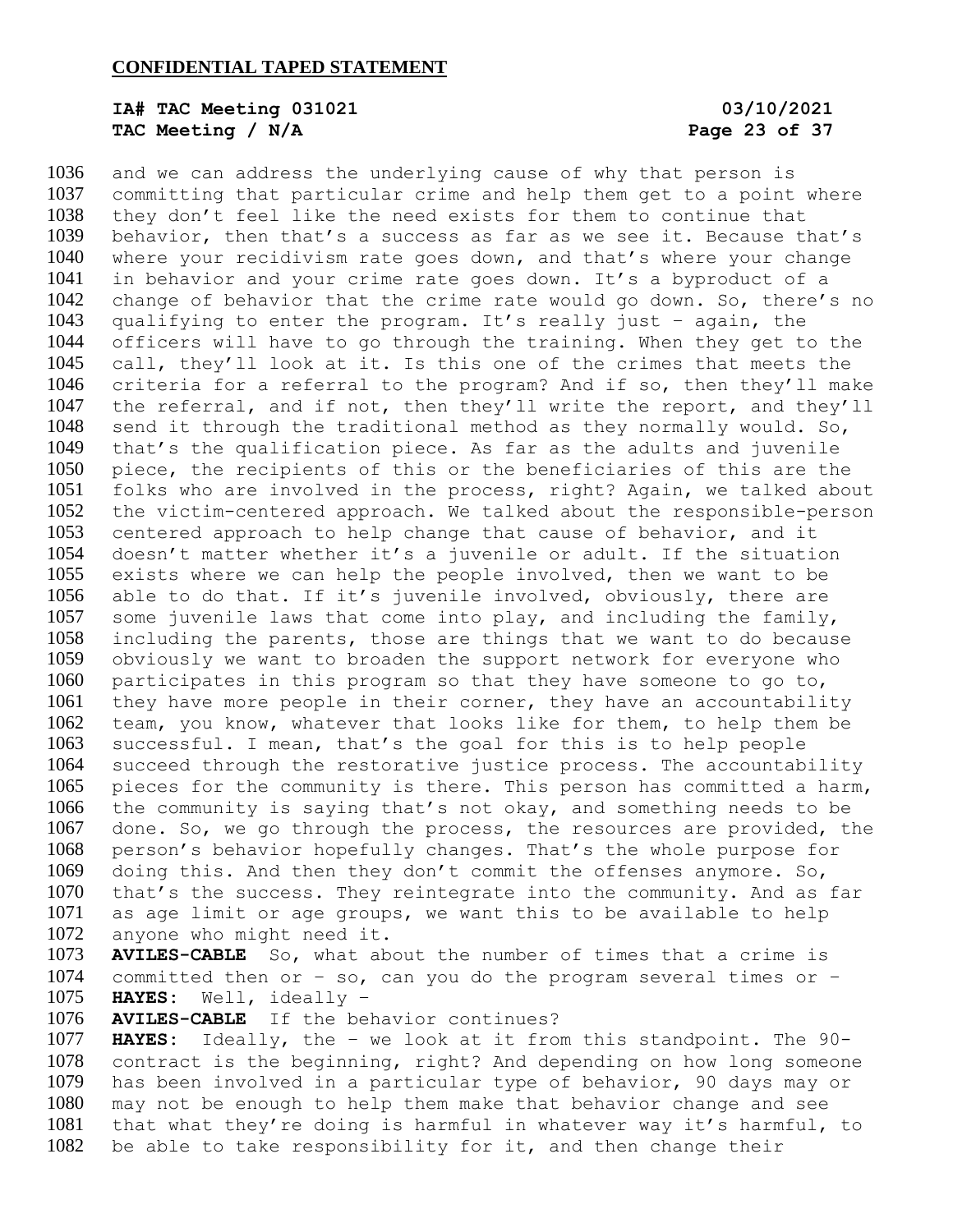# **IA# TAC Meeting 031021 03/10/2021 TAC Meeting / N/A Page 24 of 37**

 behavior and become part of taking ownership in their own community again instead of doing things that are harmful to that community. Does that make sense? And so, that being the case, if the first time works, great, but if it doesn't, then maybe we make the referral again, especially if the person made progress. If the person successfully completed their 90-day contract the first time and then something came along and they made a mistake and kind of did the same thing again, then maybe we give them another chance. I think if people are making progress towards that behavior change, we give them the opportunity to continue that. But, again, that's one of the things that we're in the conceptual phase right now. We'll have to have conversations with the DA's office. We'll have to have conversations with other community partners, and that will really be a community decision. How many opportunities do we give someone in the referral side of things before it has to go the traditional route?

 **AVILES-CABLE** So, I obviously – you can tell this is an interest for me because I have been a victim of a crime, and I have – my neighbors have been victims of crimes, and a lot of times, it has been repeat offenders who have done this multiple times. And so, you know, as the community, we're tired, and we don't want to be scared anymore.

**HAYES:** Right.

 **AVILES-CABLE** And there's a cost factor to it as well. It's not just, you know, I'm scared now, but also, it was really hard to pull 1108 forward to pay for the damage. So, you know, that's  $-$  I think it's a great thing, particularly for youth because I've worked with youth, and I think they're more, what's the word, malleable maybe, and – but I'm concerned about the repeat part of it for victims. **HAYES:** Sure. Well, you know, nobody wants victims to be revictimized again, especially by the same person, which is why – you know, we kind of look at that balance and the difference of what works versus what doesn't. You know, the traditional method, like I said, a lot of times is the only tool we really have is to make the arrest if a crime's been committed, and that doesn't provide resources to change the underlying behaviors, but the referral through the process might. And so, if we can take that process, give the person the opportunity to connect with whatever resources they need to help change that behavior, they take ownership of and responsibility for their actions and say, "Hey, you know what? I messed up. I did something that hurt somebody else. I want to take responsibility for that, and I want to take part in this process." And that's actually part of Longmont's model is a person can't be involved in the process, the responsible person can't be involved in the process, unless they're willing to admit that they are taking responsibility for the harm that they caused and that they want to fix it. And so, as part of their intake process, they make sure that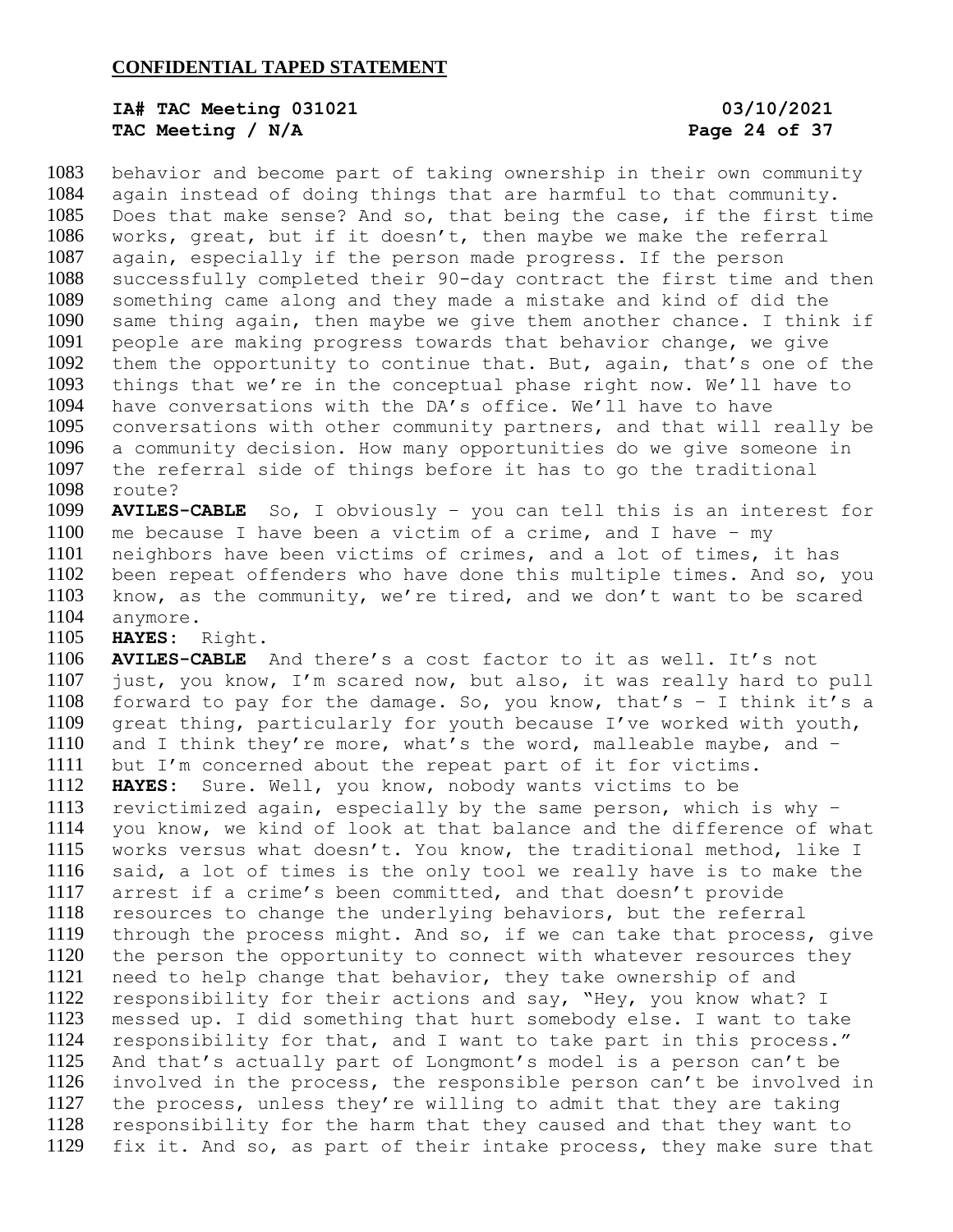## **IA# TAC Meeting 031021 03/10/2021 TAC Meeting / N/A Page 25 of 37**

 the person who committed the harm says, "You know what? You're right. I messed up. I did something that hurt somebody else. How do I make it right?" And so, then they bring them into the program. They have the conversation with the community group. They determine whatever the contract is going to be to help that person be successful, and then they see that contract through to the end. And if that person successfully completes it, according to their data, 90 percent of the time, their recidivism rate is less than 10 percent. **CAMPBELL:** We're running a little behind on time, so let's have Leslie's questions and then Sarah's, and then we'll move forward. Leslie? **BRUNKER:** Yeah. Actually, I don't have a question. Just a quick comment which is that I'm very familiar with restorative justice and am very excited to hear this. It – you know, it's really great. It's great because the healing can happen for the offender but also for the people who have been harmed. So – and I've worked with Gina Rhoning (s), in some community work, and she's a really great resources for restorative justice in Portland. I don't know if you know her but – or are working with her maybe. I don't know. **MARION:** Can you say the name one more time? I'm sorry, Leslie. **BRUNKER:** Gina Rhoning. She works a lot with the prisons and people coming in and out of prisons. Anyway. **KAHAN:** Could you put that name in the chat, Leslie? **BRUNKER:** Yeah. Yeah. **CAMPBELL:** Thank you, Leslie. **BRUNKER:** I'll look for her email if I can find it too. **CAMPBELL:** And Marlon, if you want to give Leslie your email too, she can send it to you. Sarah, your question? Thank you, Leslie. **SUNIGA:** Mine was also more of a comment – oh, wait. Let me – I'm also excited or glad to hear about these efforts towards restorative justice, and as a community member, hearing it, like, my go-to is wondering – this Colorado program sounds great. So, this is not at all a disrespect to the Colorado program. Just hearing it, part of me thinks, "Oh, is that because this is a best practice" or "What are the best practices?" "Is that what we're modeling off of if we're going to adopt something?" So, if it is a best practice, I would definitely lead with that message when you're talking about it and that sort of thing. And then kind of as Leslie was saying, I go towards what's the best practice, and do we have local experts? Is there a way to connect with that to show that you're acknowledging the community that you're in? And the person Leslie mentioned, that sounds great. I thought about Resolutions Northwest, things like 1173 that that  $y'$  all might already be tracking but also maybe packaging that too in the messaging that that partnership is happening would be great, I think.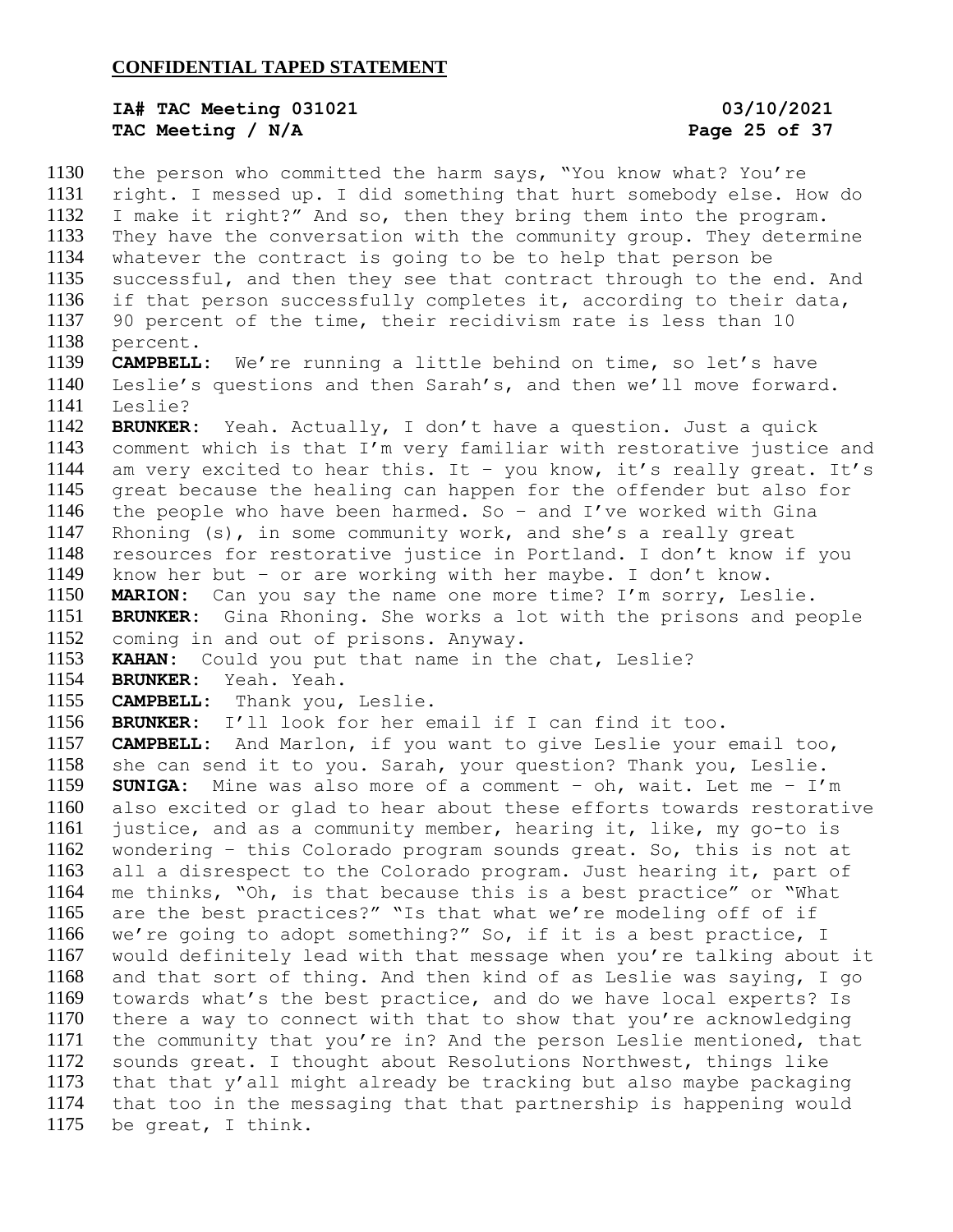# **IA# TAC Meeting 031021 03/10/2021 TAC Meeting / N/A Page 26 of 37**

 **HAYES:** And you're absolutely right. And that is – like I said, this is in the conceptual phase right now, so our steering committee has really been trying to build the program based on the success that Colorado has seen. And in conversation with their team, they train people all over the country. As far as I've been able to tell, their program is the longest standing. They've been doing this since 1996. They've kept great data. Their data has remained unchanged over the years. The recidivism rates for those who successfully, you know, completed the program has, across the board over those years, stayed less than 10 percent, right around the 10 percent mark. So, is it best practice? I don't know, but from the research I've done and the information I've been able to find, it seems like they have the answer. And so, if that science is working for them, I would really like to see if we can replicate that here using our own community experts who have been involved in restorative justice here in the Portland area and bringing that all together.

 **CAMPBELL:** Well, I'd like to say thank you very much to Lieutenant Hayes, Marlon, Brody, and Lauren for joining us this evening and introducing this very important topic. It's something that the community has been interested in a long time, and it's very exciting to see it getting off the ground.

**HAYES:** Can I add one quick thing?

**CAMPBELL:** Of course.

 **HAYES:** Thank you. So, we – like I said, conceptual phase, we are very interested in any information that anyone has as far as other community partners that we can reach out to who have expertise in restorative justice, whether they're practitioners or whether they've just worked in that field for a long time and they have some experiences that would benefit us. Please send their information to me or to Marlon, and we would be happy to follow up with them and include whatever information we have as we build our program, and thank you.

 **MARION:** Yeah. I just want to also say thank you all for letting us be here today. We didn't get to those questions, but we are going to make sure that we're developing this program with an equity lens and in a way that it's not going to benefit one group more than the other, and we will definitely keep Shawn up to date after we get done with the training because we want people to keep us accountable to this and to make sure we don't drop it. I definitely want to make sure that this moves forward. So, thank you.

 **CAMPBELL:** Thank you. Apologies to the group. We are 20 minutes behind. We're going to try to play some catch up here, but the next item is the Use of Force, quarter four, 2020 update. We'll probably catch up a bit on time when we do the voting on some of the resolutions. Anyways, do we have someone from the Inspector General's Office here to present the quarter four Use of Force Report?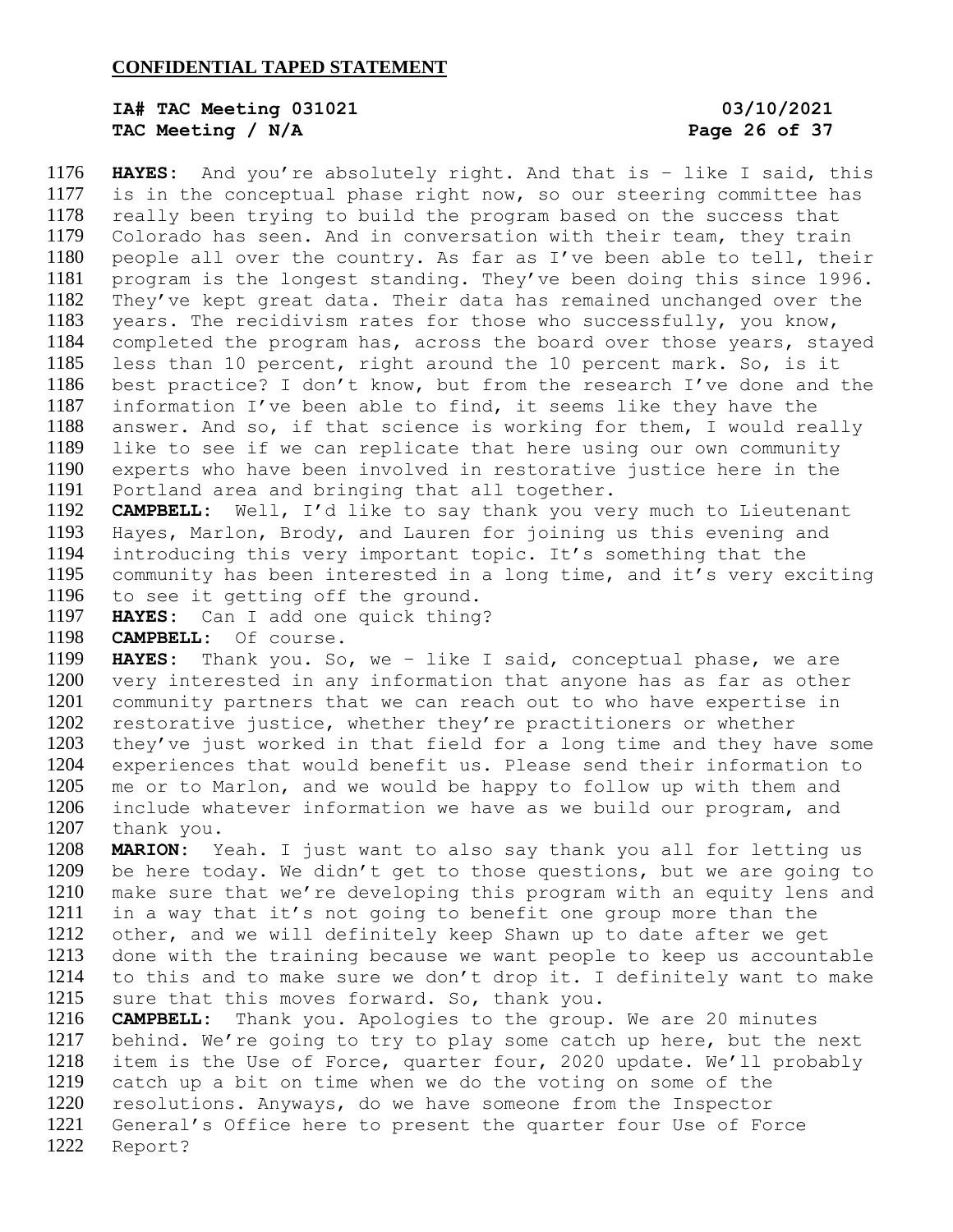# **IA# TAC Meeting 031021 03/10/2021 TAC Meeting / N/A Page 27 of 37**

 **LINDSEY:** Hello, everyone. My name is Chris Lindsey. I am a lieutenant with the Portland Police Bureau. I've recently been 1225 assigned to the Force Inspector position. I've only been there for a very short period of time, so please bear with me, but I will be presenting the (inaudible) my screen, and feel free pop in and ask any questions that you want in the middle of it, or if not, we can wait until the very end. So, stand by with me for one second. This is not working now. I apologize. There we are. All right. As I stated, my name is Chris Lindsey. I'm part of the Force Audit Team. You guys have, you know, been through this before. We have three analysts: Shannon Smith, Amanda Trig (sp), and Calista Gomez, and our supervisor is Mary Claire Buckley out of the (inaudible) Inspector General's Office. So, if you look here at the executive findings, the comparison between quarter two 2020 and quarter three 2020, you'll see on the left here, we had 4,135 custodies, 7 resulted in the use of force which is 169 subjects. We had 82,269 calls for service, and we used force in 166 of those cases which is about 1.2 percent of the calls. In quarter three 2020, you see those numbers drop. We had 3,070 custodies and about 4.63 percent resulted in the use of force of 142 subjects. It's an increase of about half of a percent, 0.54 percent increase in the custodies, that resulted in force. We had 69,020 calls, and force used, again, in about 2 point – excuse me, 0.2 percent of those calls which is about 139 cases, and there was a 0.0 percent increase in the percentage of calls that resulted in force. Does anyone have any questions on that before I move onto the next slide? And can everybody see it? I apologize. Can people see this?

**CAMPBELL:** Yes. I believe so.

 **LINDSEY:** Okay. I'm just going to continue then. As you see, the next slide is the applications of force for quarter three in 2020. Again, at the top, we have the low levels of force, the controls against resistant, which makes up the bulk of it or just the most. Resisted handcuffing came in at 22.7 percent. This less lethal – this number may – if you guys remember the last report, it may jump out at you saying 107 application. I have an explanation for that, and if you just bear with me, I will get to that over the next couple of slides. Takedowns: 74 applications, 11.8 percent. Aerosol restraint is also up a little bit, but these two right here, these are connected. Now, I will be able to explain those over the next couple of slides. Strikes and kicks: 23 applications, 3.7. The taser usage, CW, at 20, 14. Box in utilized 11 times. We had four canine bites, three pits, two hobbles, and one baton, and the non- strike is the like the baton used as, like, a push instead of an actual strike of the baton. And we used a firearm to the end the suffering of an animal. Does anybody have any questions on that before I continue?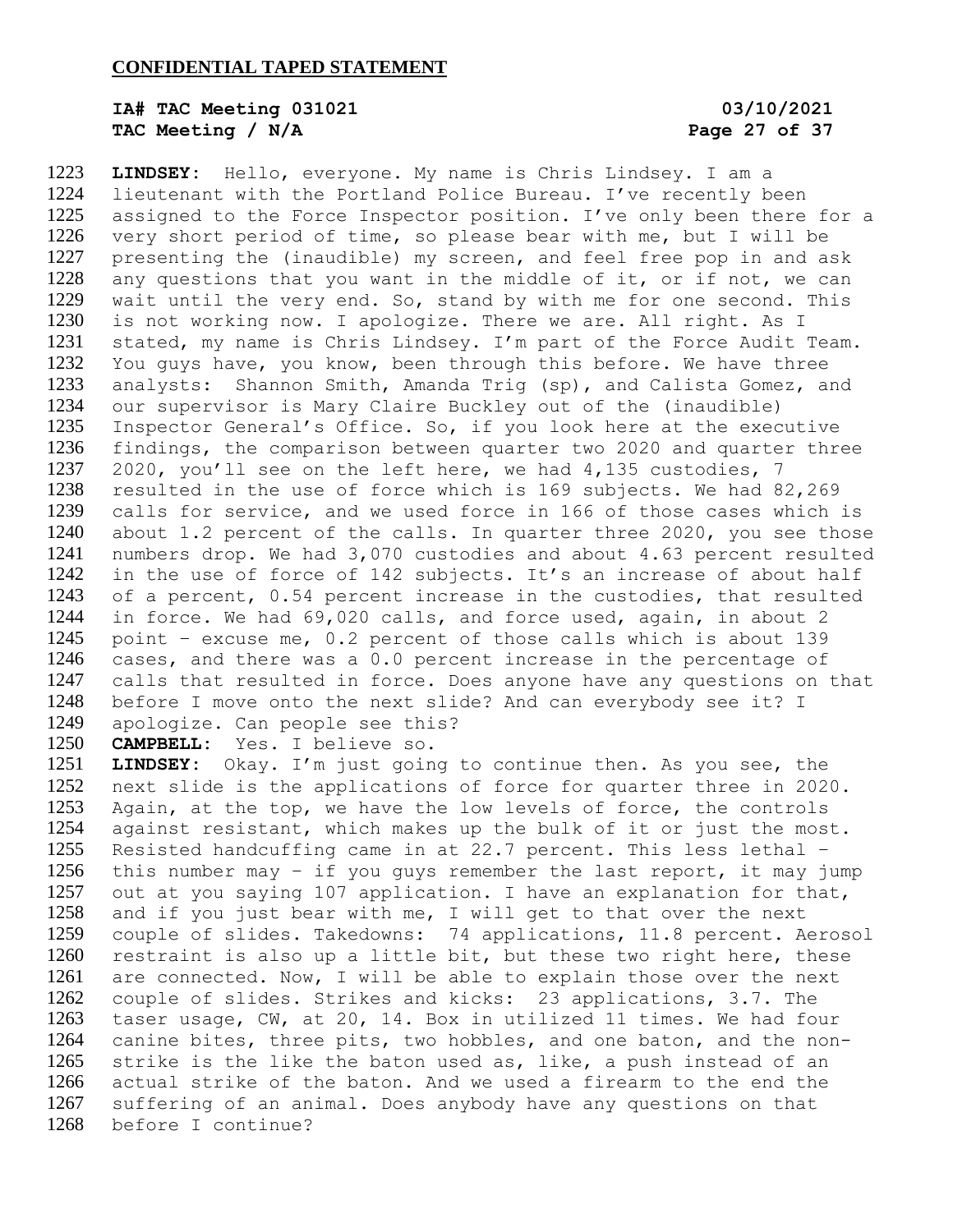**IA# TAC Meeting 031021 03/10/2021 TAC Meeting / N/A Page 28 of 37**

 **CAMPBELL:** Yeah. Just to check in real quick, is this quarter three or quarter four? **LINDSEY:** I was told – and forgive me. I'm new at this. I asked the same question, and I was told we were a quarter behind on the reporting. Is that not the case? Because I only have the reports for quarter three and a presentation for that. I know Mary Claire is on here. I asked her about that. **CAMPBELL:** I believe we got the quarter three report at our, was it the January meeting already? Does that sound right to the group? **LINDSEY:** Mary Claire? Are you on here? **STEWART:** That may be my fault. I may have given them the wrong quarter, and if I told Mary Claire that, I apologize. That probably came from me. **BUCKLEY:** Yeah. We usually are a quarter behind because we just finished our quarterly report in mid-February, so – but if you're telling me we already – **CAMPBELL:** Yeah. I distinctly remember doing quarter three. Would the group like to hear the rest of the presentation, or should we hold off until we can hear quarter four information, I guess, in the May meeting which I imagine we'll also be able to hear quarter one of 2021 by then. **KAHAN:** I vote to save time. **CAMPBELL:** Any other comments from the group on this. **ZINGESER:** Likewise. This is Sylvia. **BUCKLEY:** Sorry about that, Shawn, but you won't get quarter one – 1294 quarter one ends March  $31^{st}$ , and we wouldn't have the report out until May 15th. **CAMPBELL:** Okay. **BUCKLEY:** So, I think it's because the way you meet. So, that one wouldn't be available then, so sorry for the confusion. But you'll get quarter four the next time, and then we'll get quarter one thereafter. **CAMPBELL:** All right. Just to check, would anybody like to hear the remainder of this presentation, and apologize to, sorry, was it Lieutenant Lindsey – is that correct? **LINDSEY:** Yeah. **CAMPBELL:** I apologize to you. I know being the new guy, putting in here, and then having a little miscommunication kind of is not the funnest position to be in right now. **LINDSEY:** Hey, you know what, it happens. I just look forward to presenting it the next time, and we'll make sure to get it right. Thank you. **STEWART:** Yeah. And just to clarify, I'm sure I made that mistake, so I apologize both to Lieutenant Lindsey and to the group. I'd gotten confused about which quarter we were on. **CAMPBELL:** That's all right. If nobody has any objection, I'll suggest that we move on, and it kind of works out since we were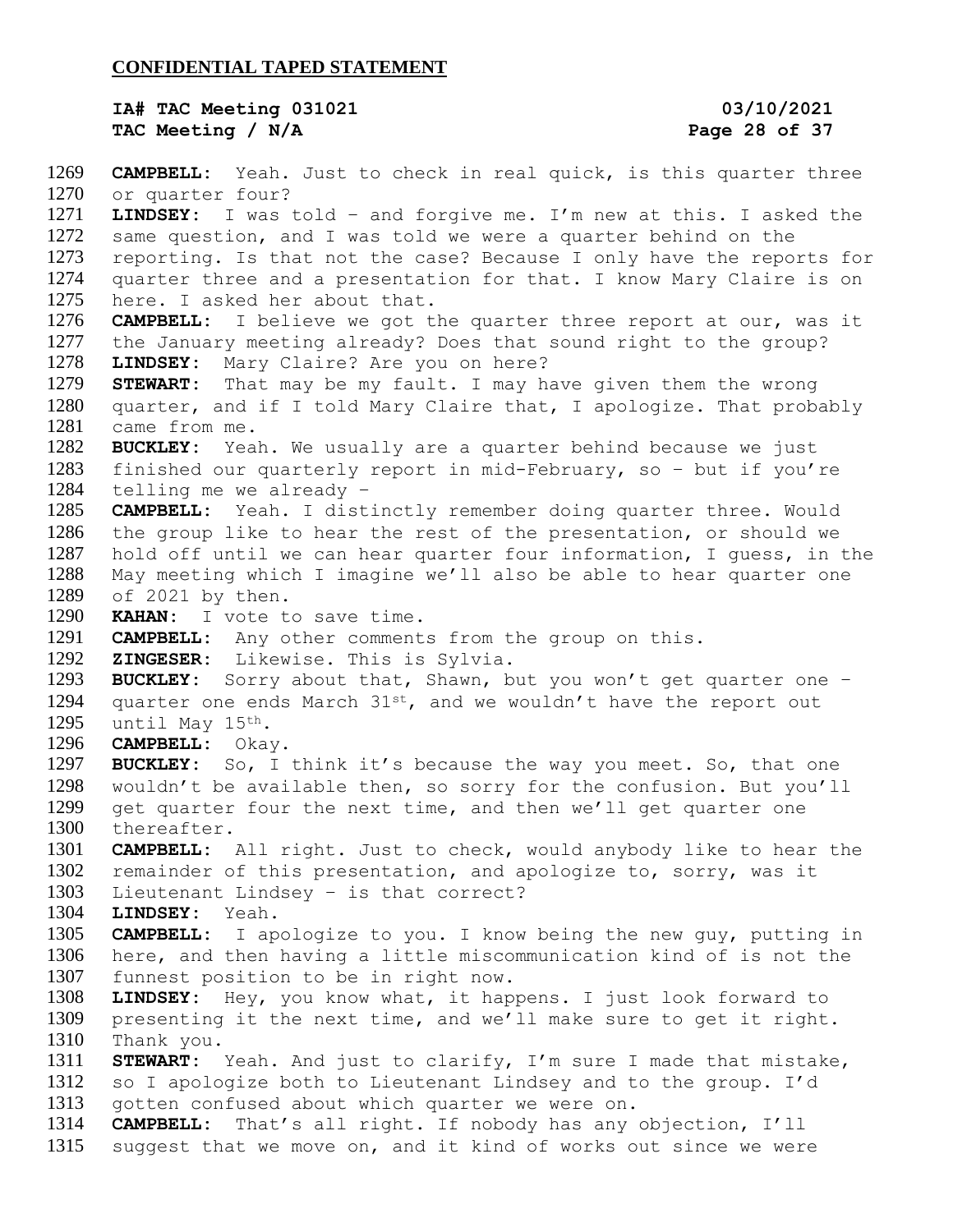# **IA# TAC Meeting 031021 03/10/2021 TAC Meeting / N/A Page 29 of 37**

 running behind anyways. All right. Well, apologies to that for everybody. We will have the quarter four report at our May meeting. All right. So, moving on. The next area is having votes on the various recommendations and resolutions. Let me just open up something here. All right. So, if you open up the agenda, you can see links to all of these. If any of the links do not work, please let me know, and we will get up the correct ones. I just put up the agenda link. These had been sent out to all TAC member about a week 1324 prior, so hopefully everyone had a chance to look over them. So, let's go ahead and get started. The first item to be voted on is the Education Task Force Requirement. This was discussed at our January meeting, and it was sent back by the TAC to the task force because they wanted some – a little bit put in about the difference between education and military training and any types of – basically, some wording on that that's affirming the current bureau policy around it but bringing up that there were some concerns. Is there any discussion that needs to be done on this recommendation before we vote on it? **ZINGESER:** I don't think so. **CAMPBELL:** And please, just go ahead and speak up if you do because I have so many different things opened up on screen right now that I can't see the raise the hand function. **ZINGESER:** I think it's okay, Shawn. I don't know if anybody else has any questions about it or not. **CAMPBELL:** Jim, it looks like you're trying to speak, but you're muted. **KAHAN:** I thank the task group for the work they did in response to our last meeting and move approval. **CAMPBELL:** All right. So, we have a motion to approve. Do we have a second? **MARSCHKE:** Second. **CAMPBELL:** Second from Gary. All right. We will proceed with the vote unless there is any further discussion. **ALL:** (None heard) **CAMPBELL:** All right. Going through the list, Sheri, your vote? **ANDERSON:** Aye. **CAMPBELL:** Leslie? **BRUNKER:** Yes. **CAMPBELL:** Jillian? **BURKE:** Yes. **CAMPBELL:** Marlene? **AVILES-CABLE** Yes. **CAMPBELL:** Shawn is a yes. Karen? **DANIELS:** Yes. **CAMPBELL:** Jim? **KAHAN:** Yes. **CAMPBELL:** Kwame?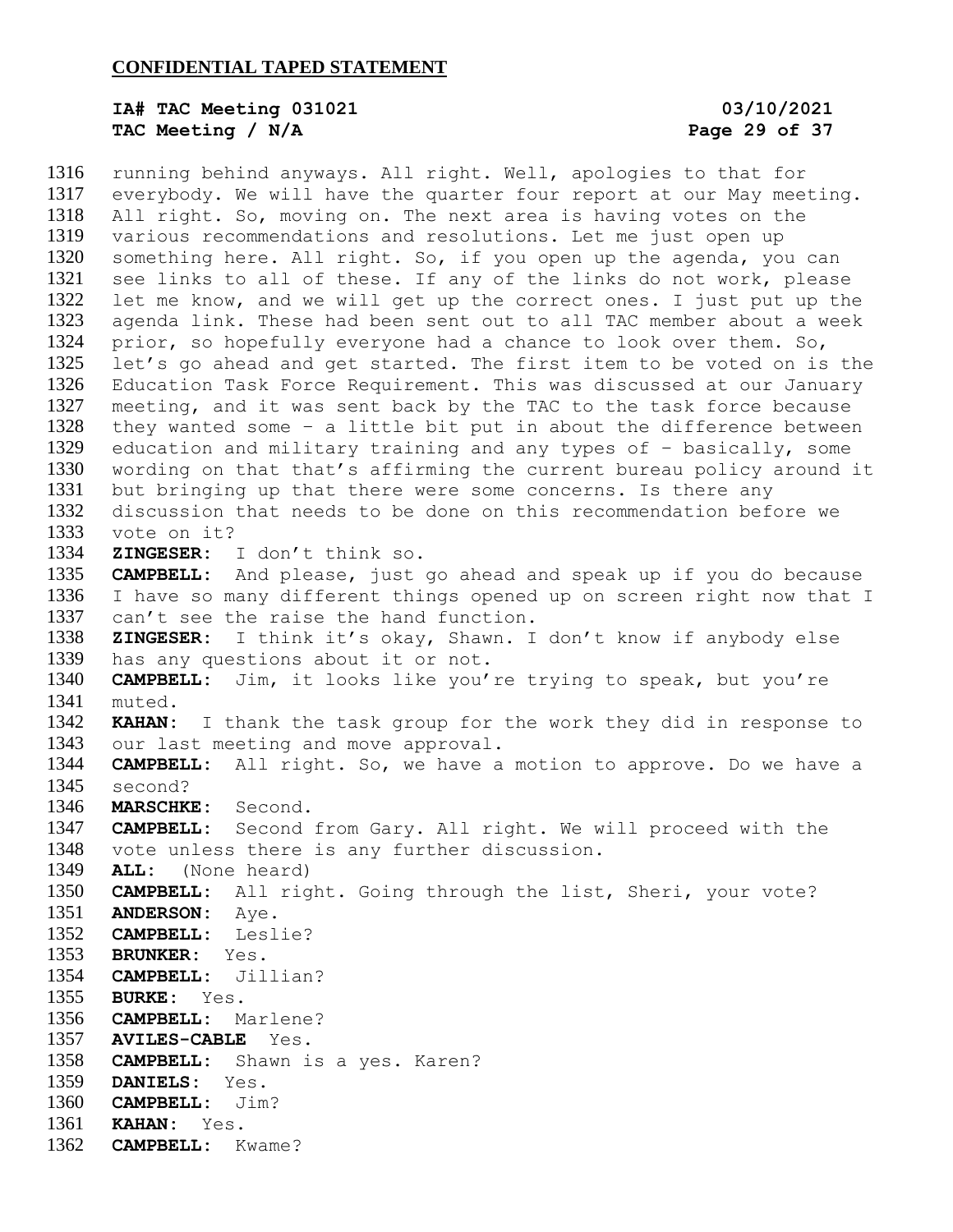**IA# TAC Meeting 031021 03/10/2021 TAC Meeting / N/A Page 30 of 37**

 **KINOBO:** Yes. **CAMPBELL:** Gary? **MARSCHKE:** Yes. **CAMPBELL:** Chris? **ROSSI:** Yes. **CAMPBELL:** Sarah? **SUNIGA:** Yes. **CAMPBELL:** Sylvia? **ZINGESER:** Yes. **CAMPBELL:** Motion passes unanimously with 12 votes yes. That will be sent to the chief's office with an expectation of a response in 60 days. The next is a resolution regarding the PS3 training recommendation. In the response sent by the chief's office, they had several questions that they asked about – basically, some clarifying questions. The resolution is answering those. Let's see. Sheri, can you – you were on that task force. Can you remember some of the questions that were asked off the top of your head? **ANDERSON:** Not succinctly. **CAMPBELL:** Let me pull it open here. One of the questions was if they were aware of any evidence-based training mechanism that has proven one's ability to multitask. We said while we are not sure of a specific one, we did suggest talking to other bureaus as well as talking to Portland Fire & Rescue and the Bureau of Emergency Communications, both of which do have some similar issues, and we do know that BOAC does do some initial testing on their recruits regarding their ability to multitask. Let's see. The other one was clarification regarding the TAC's assessment of any issues with the current PS3 dispatching protocol, and we basically answered that we were aware of – we were looking for preferably a hybrid model where both dispatchers flag relevant calls for PS3 response, but PS3s are also encouraged to take initiative by self-dispatching when available. Currently, PS3s self-dispatch by keeping an eye on what calls are coming in and picking out the ones that they know they can handle. Is there a motion to approve this resolution to move forward? Is that from you, Sheri? **ANDERSON:** Yes. It is coming from me. I just lost y'all. Yes. I move to – with the vote. **CAMPBELL:** Do we have a second? **DANIELS:** I'll second. **ZINGESER:** I second. That's okay. Go ahead. **CAMPBELL:** We got Karen seconded right ahead of Sylvia. That works for us there. **ZINGESER:** That's fine. **CAMPBELL:** Is there any discussion on it, on this motion? **ALL:** (None heard) **CAMPBELL:** All right. Seeing none, we will proceed with the vote. Let's go in reverse order this time just to be original. Sylvia?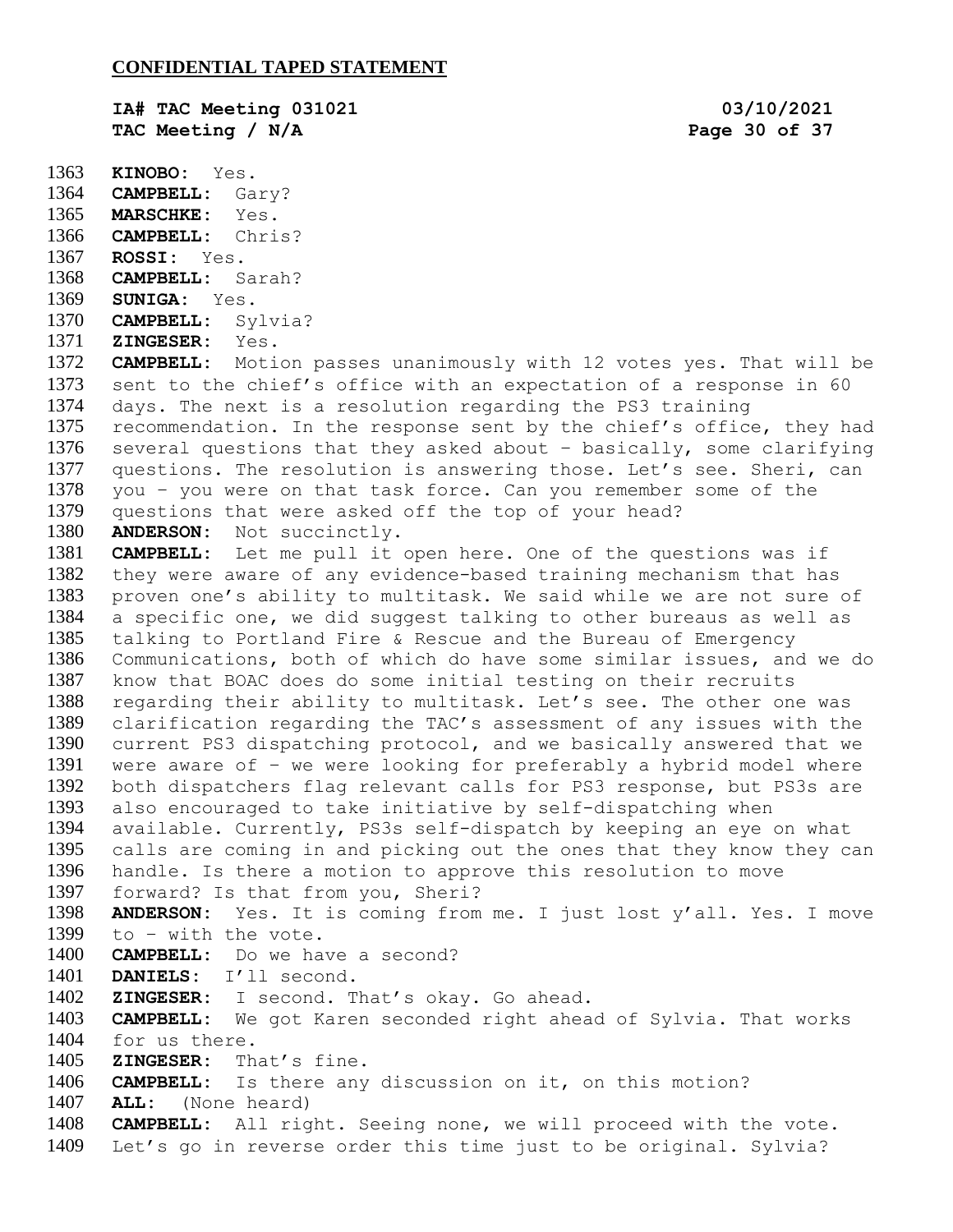**IA# TAC Meeting 031021 03/10/2021 TAC Meeting / N/A Page 31 of 37**

 **ZINGESER:** Yes. **CAMPBELL:** Sarah?

 **SUNIGA:** Yes. **CAMPBELL:** Chris? **ROSSI:** Yes. **CAMPBELL:** Gary? **MARSCHKE:** Yes. **CAMPBELL:** Kwame? **KINOBO:** Yes. **CAMPBELL:** Jim? **KAHAN:** Yes. **CAMPBELL:** Karen? **DANIELS:** Yes. **CAMPBELL:** Shawn, yes. Marlene? **AVILES-CABLE** Yes. **CAMPBELL:** Jillian? **BURKE:** Yes. **CAMPBELL:** Leslie? **BRUNKER:** Yes. **CAMPBELL:** Sheri? **ANDERSON:** Yes. **CAMPBELL:** The motion passes unanimously with 12 votes yes. All right. Moving on to the next item is a resolution concerning an LGBTQ plus directive currently being developed by the bureau. Portland Police Bureau is currently in the process of developing a directive about the treatment of LGBTQ plus. It is especially focused on how people who are trans are addressed by police including making sure that they use the correct and preferred genders as expressed by the people being interacted with. This is still in the development phase, so there's not a lot. This is mostly 1440 just the TAC stating we support the development of  $-$  we support this resolution, sorry, this directive. We want to see if be a part of the bureau's directives, and we are prepared to partner with the Alliance for Safer Communities, which is the advisory group for LGBTQ, in developing any training that might need to be done with this directive. Is there a motion to move forward on this resolution? **ZINGESER:** I move that we move on the LGBTQ directive. **CAMPBELL:** Do we have a second? **KAHAN:** Second. **CAMPBELL:** We have a second from Jim. All right. Any discussion on this resolution prior to voting? And again, please just speak up. I can't see the raised hands right now. **ALL:** (None heard) **CAMPBELL:** All right. Seeing none, we will proceed to vote. Sheri? **ANDERSON:** Yes. **CAMPBELL:** Leslie?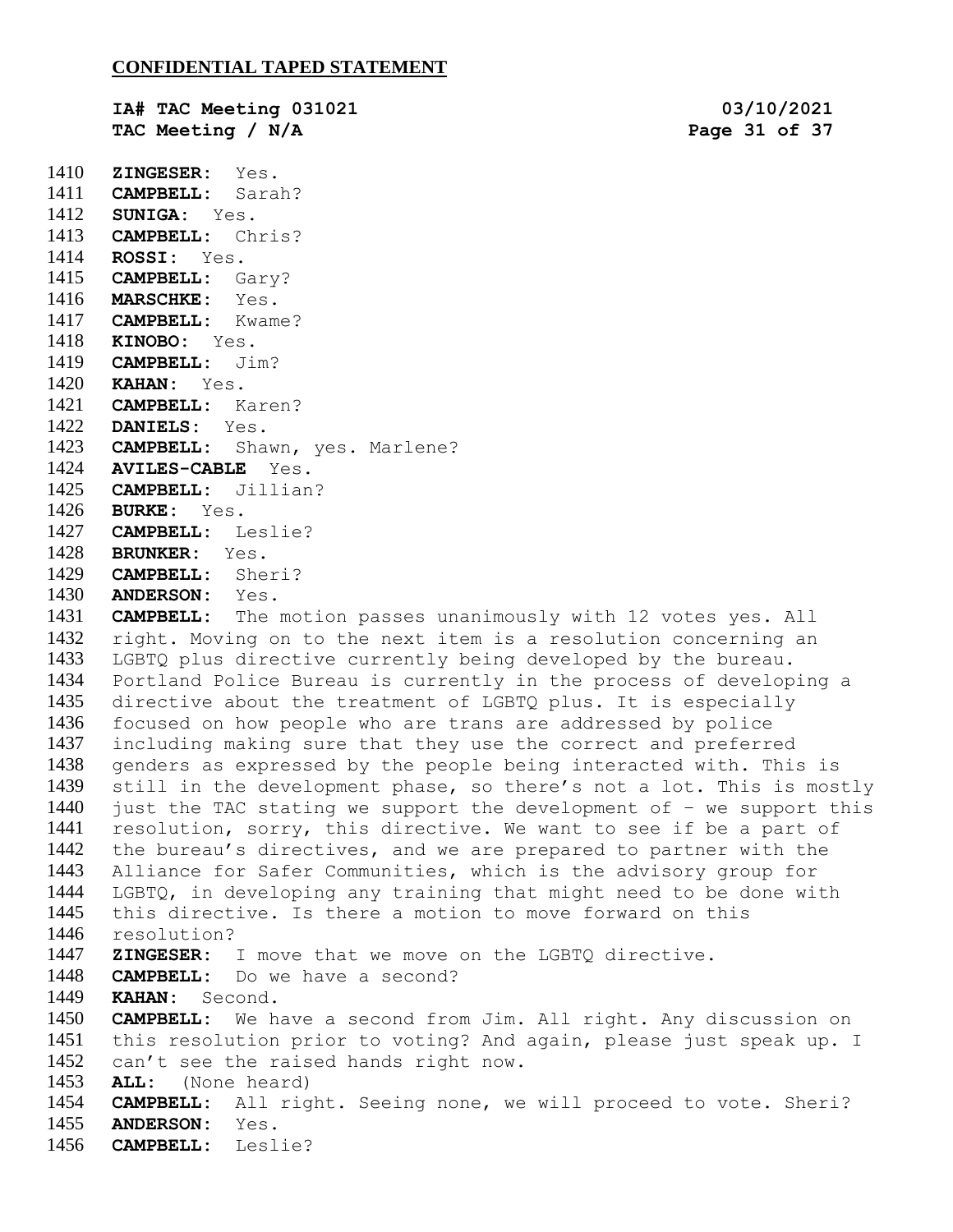**IA# TAC Meeting 031021 03/10/2021 TAC Meeting / N/A Page 32 of 37 BRUNKER:** Yes. **CAMPBELL:** Jillian? **BURKE:** Yes. **CAMPBELL:** Marlene? **AVILES-CABLE** Yes. **CAMPBELL:** Shawn, yes. Karen? **DANIELS:** Yes. **CAMPBELL:** Jim? **KAHAN:** Yes. **CAMPBELL:** Kwame? **KINOBO:** Yes. **CAMPBELL:** Gary? **MARSCHKE:** Yes. **CAMPBELL:** Chris? Chris? **ROSSI:** Yes. **CAMPBELL:** Sarah?

- **SUNIGA:** Yes.
- **CAMPBELL:** Sylvia?
- **ZINGESER:** Yes.

 **CAMPBELL:** The motion passes unanimously with 12 yes. All right. The final one is a letter of support for a letter issued by the Latino Advisory Council for the Portland Police Bureau asking the bureau to work more and focus on developing plain language in its directives and policies. This was brought up by the Latino Advisory Council based upon the high number of people in that community who have English as a second language, and it was also supported by other groups due to concerns over access to information based upon lacking certain skill sets such as being able to read legal ease. This is actually pretty well supported amongst the other community groups including the Muslim Advisory Group, the Slavic Advisory Group, and the African American Advisory Group, the Behavioral Health Unit Advisory Group, and the Alliance for Safer Communities, and this will be the TAC joining in. We have added a little bit here with the knowledge that some of the legal ease is required by the city attorney's office and asking if those are the cases that a summary will be provided as well as part of the policy so that anybody of any education level, skill with the English language, or background will have an understanding of what the policy is trying to say and what the requirements it has towards the officers. Do we have a motion to move this forward?

**ANDERSON**: I so move.

**CAMPBELL:** Do we have a second?

**BRUNKER:** Second. This is Leslie.

 **CAMPBELL:** Thank you, Sheri, and thank you, Leslie. Do we have any discussion prior to voting on this motion? Yes, Jim?

 **KAHAN:** I'm all in favor of eschewing obfuscation. I'm a little bit concerned about the explanation of the legal create and the lawyers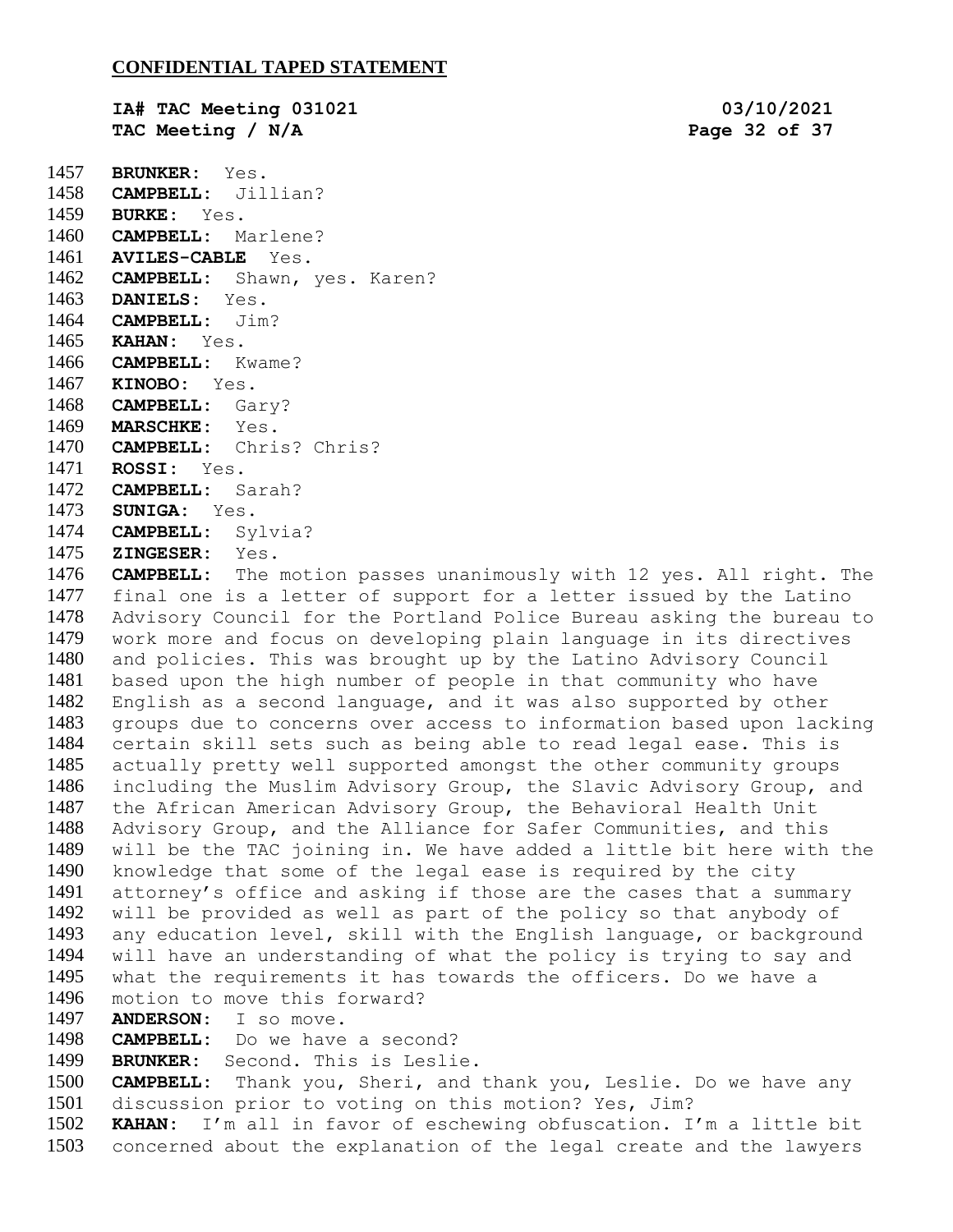## **IA# TAC Meeting 031021 03/10/2021 TAC Meeting / N/A Page 33 of 37**

 arguing that this will create a liability because if you believe the layman explanation and it's not really what the legal words say, that could create a liability. All that of that being said, I am fully in support of it. **CAMPBELL:** Jim, I fully agree. Part of the idea for having both the summary and the legal ease comes from I worked for TriMet for a time where they actually had to develop something similar because of complaints they got concerning their policies, and one of the things they made sure to do was the summaries had to be okayed by the lawyers, by their attorneys prior to – which created a bit of a confusing thing since obviously they wanted more legal ease in there, but it's – it's at least suggesting a way forward because that is something that, from conversations that already had come forward, that that's something that's kind of going to be used as a reason not to move in this direction if that makes any sense. Yes, Jim? **KAHAN:** It makes perfect sense, but I don't want to put that in our document. **CAMPBELL:** Fair enough. Is there any other discussion on this item? **ALL:** (None heard). **CAMPBELL:** All right. Moving the vote. Let's go in reverse order. Sylvia? **ZINGESER:** Yes. **CAMPBELL:** Sarah? **SUNIGA:** Yes. **CAMPBELL:** Chris? **ROSSI:** Yes. **CAMPBELL:** Gary? **MARSCHKE:** Yes. **CAMPBELL:** Kwame? **KINOBO:** Yes. **CAMPBELL:** Jim? **KAHAN:** Yes. **CAMPBELL:** Karen? **DANIELS:** Yes. **CAMPBELL:** Shawn, yes. Marlene? **AVILES-CABLE** Yes. **CAMPBELL:** Jillian? **BURKE:** Yes. **CAMPBELL:** Leslie? **BRUNKER:** Yes. **CAMPBELL:** And Sheri? **ANDERSON:** Yes. **CAMPBELL:** The motion passes unanimously with 12 yes. Thank you very much. All of these – I hit the wrong button there. All of these items will be sent to the chief's office for response as we have followed protocols previously set up. All right. So, that concludes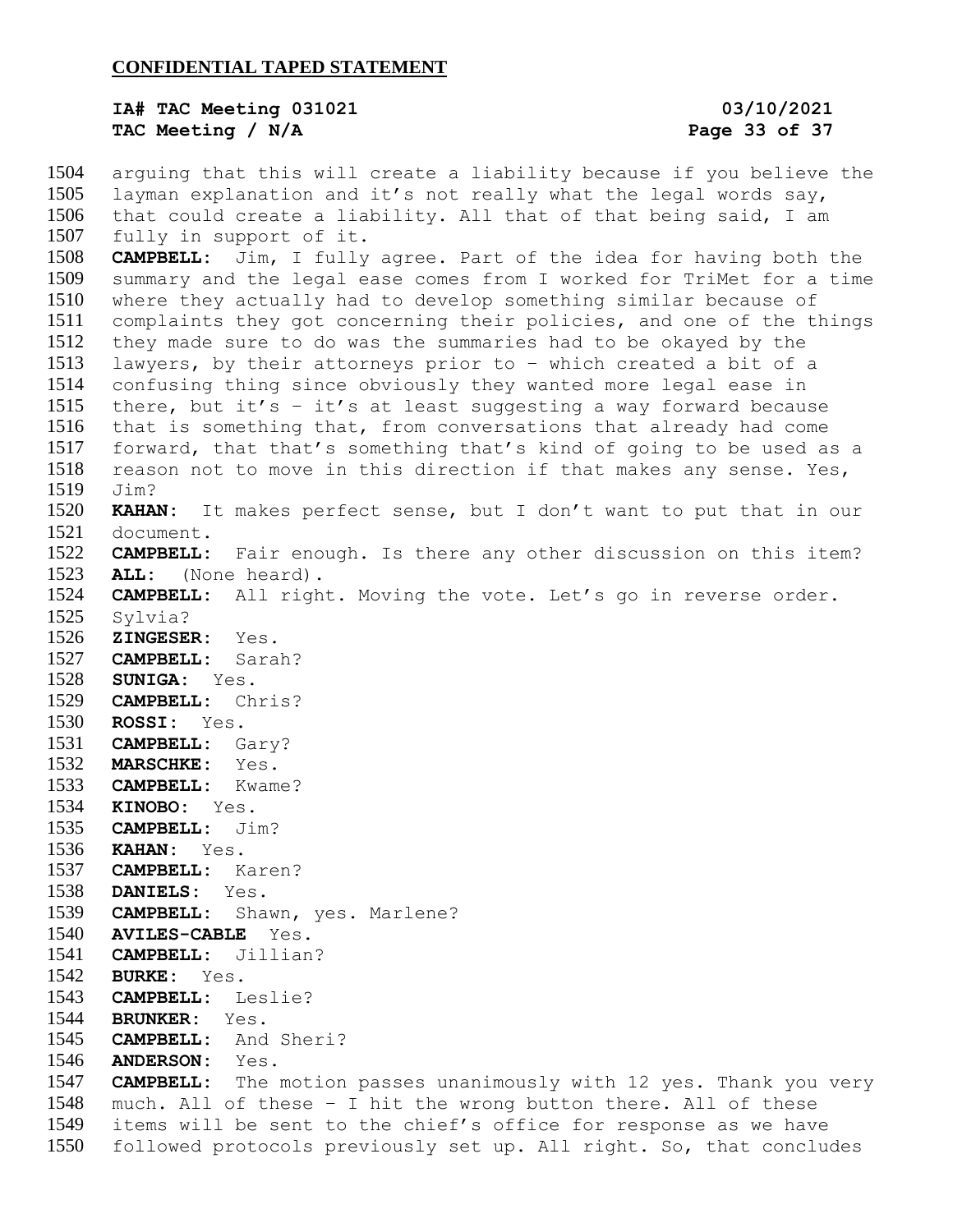# **IA# TAC Meeting 031021 03/10/2021 TAC Meeting / N/A Page 34 of 37**

 the main portions of this meeting. Prior to moving to public comment, I just want to add the plan right is for – to have our new members seated in May. Everything is on track for that to happen. I don't see any reason that's not going to happen. The new members will be chosen this Monday by the steering committee as well as one representative from the PPB so that everyone feels like the have input. Kind of the plan for the May meeting is we are going to start examining a) onboarding the new members so the introductions can be done. We will be doing some training and onboarding prior to the meeting taking place for the new members, of course, but the main focus of the May meeting will be what areas do we want to focus on over this next 12-month period. Where do we want to start task forces? What do we want to do? And what I'd really like to do is focus back in on the core mission of the TAC. Over this past year, we've gotten into a lot of different areas, and I feel we should really focus back in on the training aspect. But we will leave that up to discussion. I know we already had two things come up tonight considering online training as well as the quality assurance loop. If you have any other ideas, please send them in. Feel free to share. The sooner we know about them, the sooner we can kind of develop some ideas and hopefully hit the ground running in May. Is there any questions or concerns or comments about this way of moving forward? Oh, and I can actually turn back on that thing so I can see your hands raised. **DANIELS**: Are we eventually going to meet in person again or what? **CAMPBELL:** Yes. One of the sessions will have to have some time. One

 of the things is we kind of have to follow the city's lead on this as far as the safety of meeting in person, but I know many people would like to meet in person again. I think as part of that, we will probably have to have a discussion about where the meetings are located as well as whether or not we'll have options to some people to not meet in person if it makes them more comfortable. But yes, ultimately, the goal is for people to have the option to meet in person again because I don't – I'm sure like everybody else, including me, Zoom fatigue is a thing. Any other comments or questions prior to moving to public comment?

 **ANDERSON**: Shawn, I do have a question, I think, of Greg. Would there be an idea of when we might be able to do ride alongs again? **STEWART:** I don't have an idea of that other than to say our – so, we have, like, an incident management team sort of that monitors the COVID situation, and they generally follow the state rules, you know, which sort of come down to the Feds. So, until at, like, a state or federal level they lessen the rules around social distancing, I don't think that's going to happen in the near future, and I apologize. I'd love to make it happen, and we were just talking about how much we need to run a community academy too because there's a lot of members who need that as well, not just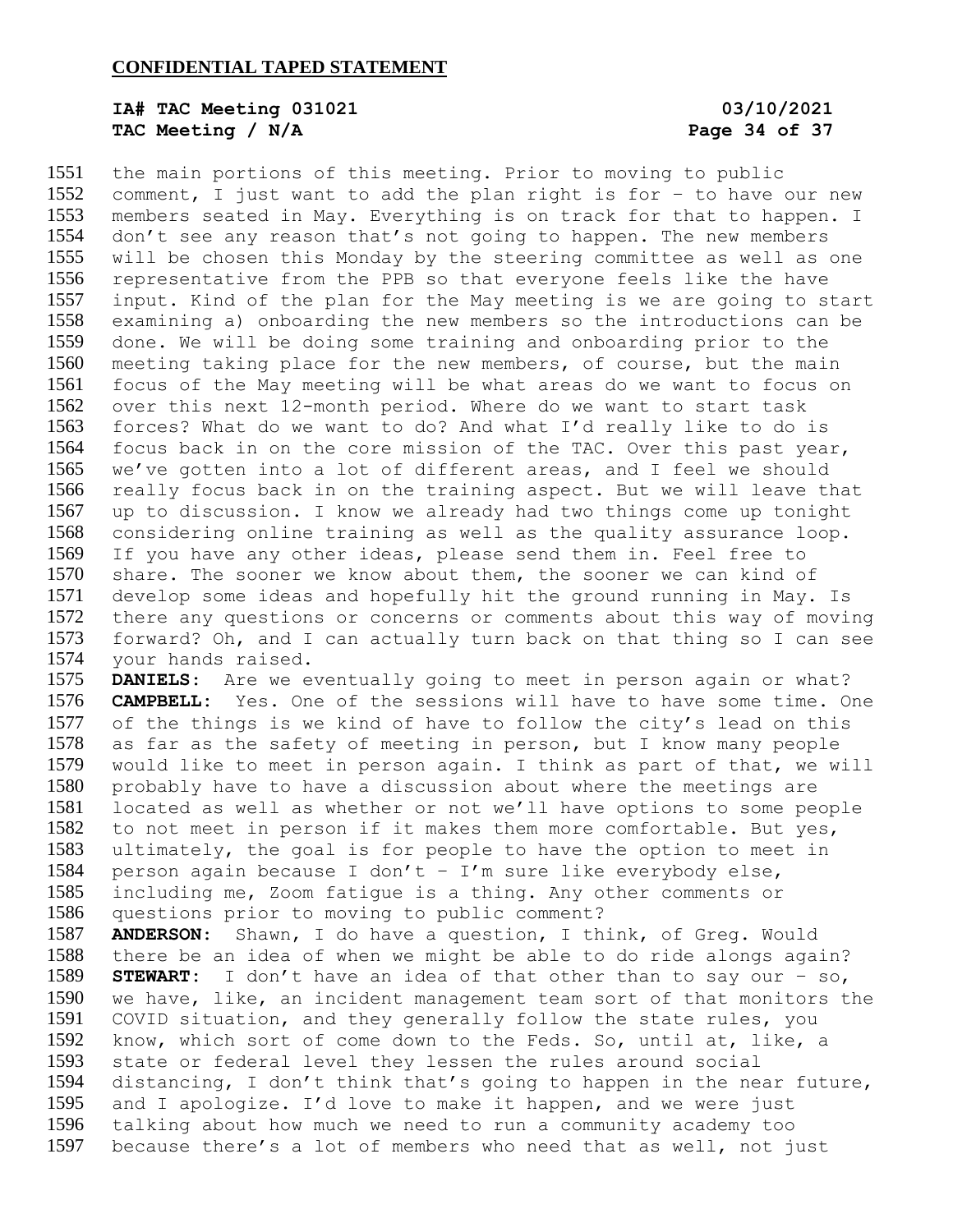**IA# TAC Meeting 031021 03/10/2021 TAC Meeting / N/A Page 35 of 37**

 from the TAC, but city wide, but I think both of those things are just going to have to wait until we can do it in a way that's consistent with both state and federal guidelines for safety. **ANDERSON**: Thank you. **CAMPBELL:** It's hard to believe it's been a year, but I think things are starting to show signs that we're going to be not the same as it used to be but at least more normal. Any other – Yes, Leslie? **BRUNKER:** This is Leslie. So, I am one of the people leaving after this meeting, and I really wanted to say – I want to thank Greg Stewart so much for all of your help and work with us, and that's been really fantastic, and Shawn, for your leadership. So, anyway, I thought, you know, I should say something before leaving. And I don't know if there are other people who are leaving who want to say goodbye. Now, I think would be the time. **STEWART:** I want to say thank you. I would like to thank you for your help and all the work you've put in as well. I think that for – you know, until you've done this and sort of participated, I don't think people realize how much work it is. So, first thank you for your kind words, but also thank you for your work on the TAC. **CAMPBELL:** I'd as well like to thank Leslie. I was looking through the list here. I'm not sure if anyone else is having to leave because – for various reasons – is on tonight, but we all have busy lives, and this isn't one of those things where we get paid of have any kind of benefit from it other than the feeling that we serve our community and help, and it's greatly appreciated the time that people do spend. And thank you very much, Leslie, for the work you did do with the group. (Inaudible) – **ZINGESER:** Yeah. I want to thank – I'm sorry. **CAMPBELL:** Let me finish real quick, Sylvia, and then I'll let you speak. **ZINGESER:** All right. Sorry. **CAMPBELL:** So, thank you very much, Leslie, for the time you spent with us, and we hope that you stay in contact. And also, if you meet anybody who ever wants to serve in this to send them our way as well, or if you ever have the opportunity again, we'd be happy to have you again. Sylvia? **ZINGESER:** I'm sorry about that Shawn. **CAMPBELL:** No worries. **ZINGESER:** I just wanted to also say thank you to Leslie for working with us and that I appreciate all of her input. **BRUNKER:** Thank you, Sylvia. **ZINGESER:** You're welcome. **CAMPBELL:** Would anybody else like to say anything or raise any other issues before we move to public comment? **ALL:** (None heard)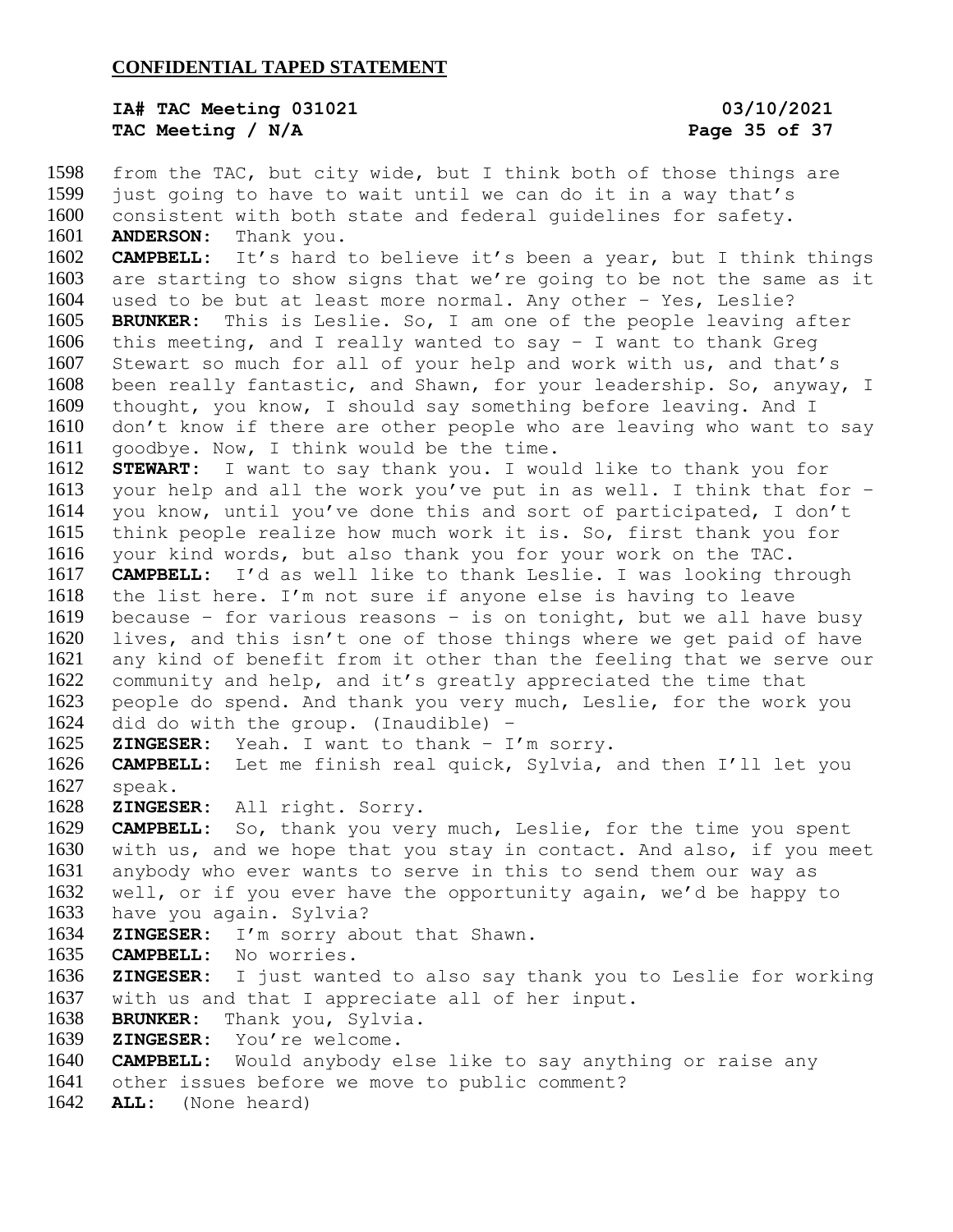## **IA# TAC Meeting 031021 03/10/2021 TAC Meeting / N/A Page 36 of 37**

 **CAMPBELL:** All right. Public comment. If you'd like to make public comment, please put your name in the chat. I see Portland Cop Watch. Dan? Let's hear from you. **HANDELMAN:** I want to make sure other people – **CAMPBELL:** Let's go ahead and do up to three minutes, Dan, and then if no one else wants to, you can have the rest of the time. **HANDELMAN:** Okay. Well, I don't think I need that long, but this is Dan Handelman. I use he/him pronouns. At the beginning of the meeting, for the first time – and how long has this – this group's been around for nine years now almost, I just noticed that the police bureau's mission statement says, "To work with all citizens," instead of all community members, and considering all the equity talk tonight, it just kind of jumped out at me. It shouldn't be only relegated to citizens. You know, I'm reluctant to say this, but I think Lieutenant Stewart might be right, but I know the quarter three data were presented at a meeting that I was at and that Shawn Campbell was at. It might have been the PCCEP meeting, but I know they described 107 uses of less lethals were all – almost all at the same one incident where they used less lethal against one suspect over and over again. So, you might want to check your records, in which case, you'll probably have to do two quarters in a row next time. I'm sorry, but it was promised to be quarter four on the agenda. Also, I just notice that the inspector who presented tonight, that's your fourth force inspector in one year, although Lieutenant Simon never came and presented to you that I know of. That's a lot of turnover for such a very important position, and that makes me nervous. I don't know if there's a way to stabilize that so it's the same person for a long period of time. I was the one who actually first raised the issue about military service at your last meeting, and so, unfortunately, again you voted on your recommendation before I had a chance to have public input, but I would like to see just a sentence in the first paragraph that raises the issue of military service saying, "See point later on for more information about military service," so that people know that there is something else to read about it in case they don't make it to the end. Today, at city council, there was a settlement of the Quanice Hayes shooting where a young, 17-year-old African American man was on his knees and was shot to death by a Portland police officer. It was a very sobering moment. The family members and the attorney for the family spoke at the city council's invitation. Almost all of the city council members offered apologies to the family, and I think it's just something I hope that if you have a chance to watch that back that you all take the time to do that. I liked the idea of restorative justice, but it makes me a little nervous that the police themselves are doing it. I like, you know, the suggestion of getting the PSSS specialist to do that instead of armed police officers is a much better idea, and then it won't feel so coarse, I